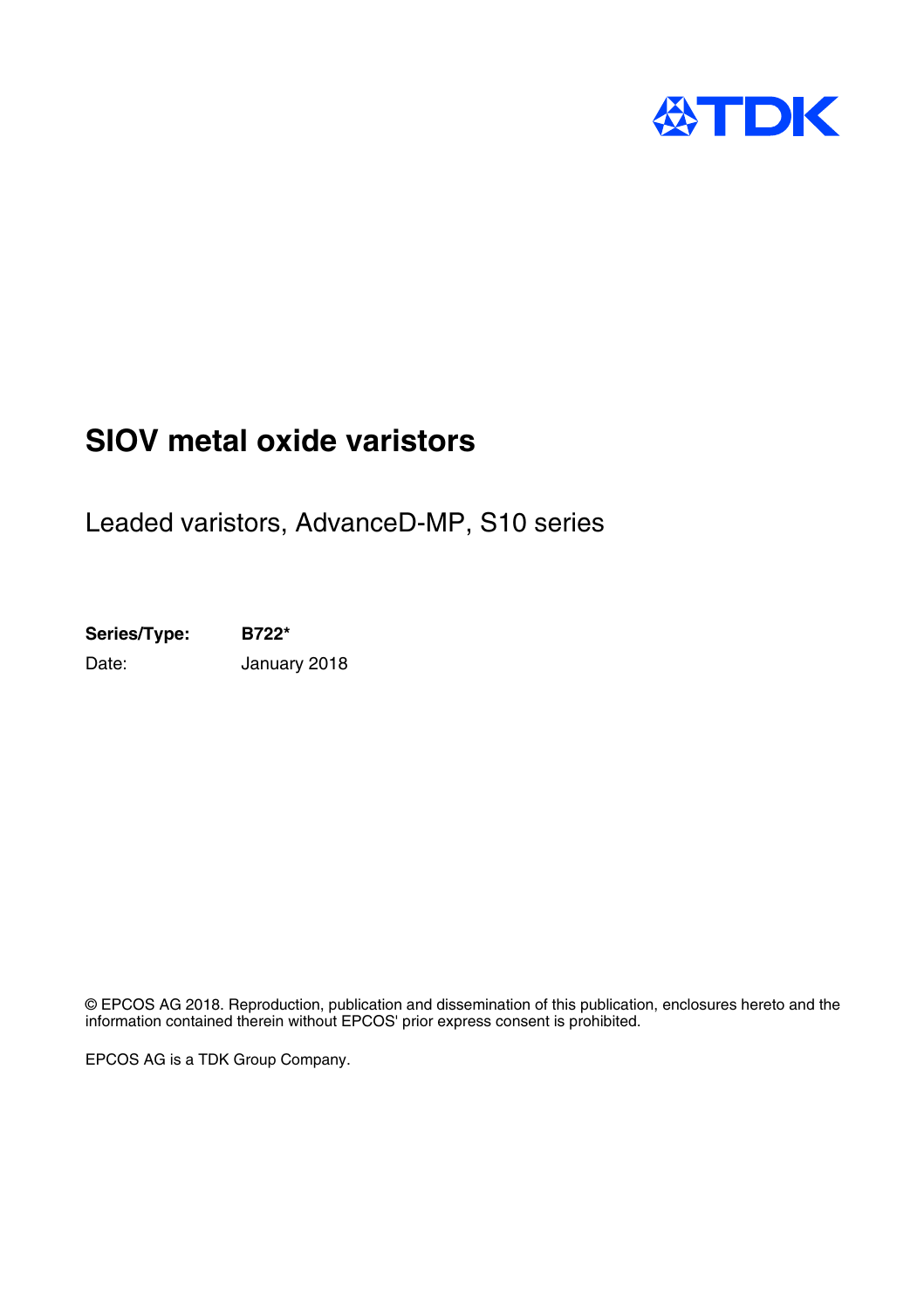

**Leaded varistors B722** 

#### **AdvanceD-MP, S10 series**

#### **Construction**

- Round varistor element, leaded
- Coating: epoxy resin, flame-retardant to UL 94 V-0
- Terminals: tinned wire

#### **Features**

- Wide operating voltage range 175 ... 680  $V_{BMS}$
- $\blacksquare$  All types duty cycle @ 6 kV/ 3 kA = >10 pulses, according to IEC 62368-1; G.8.2 and IEC 60950-1; Annex Q, IEC 61051-2
- All types  $I_n \otimes 2$  kA => 15 impules acc. to UL,  $4<sup>th</sup>$  edition surge current generator (8/20 µs), tpye 5 listed
- $\blacksquare$  Multiple pulse handling capability

#### **Approvals**

- UL
- CSA
- **N** VDF
- **III** IFC

#### **Delivery mode**

- Bulk (standard), taped versions on reel or in Ammo pack upon request.
- For further details refer to chapter "Taping, packaging and lead configuration" for leaded varistors.

#### **General technical data**

| Climatic category     | to IEC 60068-1 | 40/105/56  |                   |
|-----------------------|----------------|------------|-------------------|
| Operating temperature | to IEC 61051   | $-40+105$  | °C                |
| Storage temperature   |                | $-40+125$  | $^{\circ}$ C      |
| Electric strength     | to IEC 61051   | $\geq$ 2.5 | kV <sub>RMS</sub> |
| Insulation resistance | to IEC 61051   | $\geq 100$ | $M\Omega$         |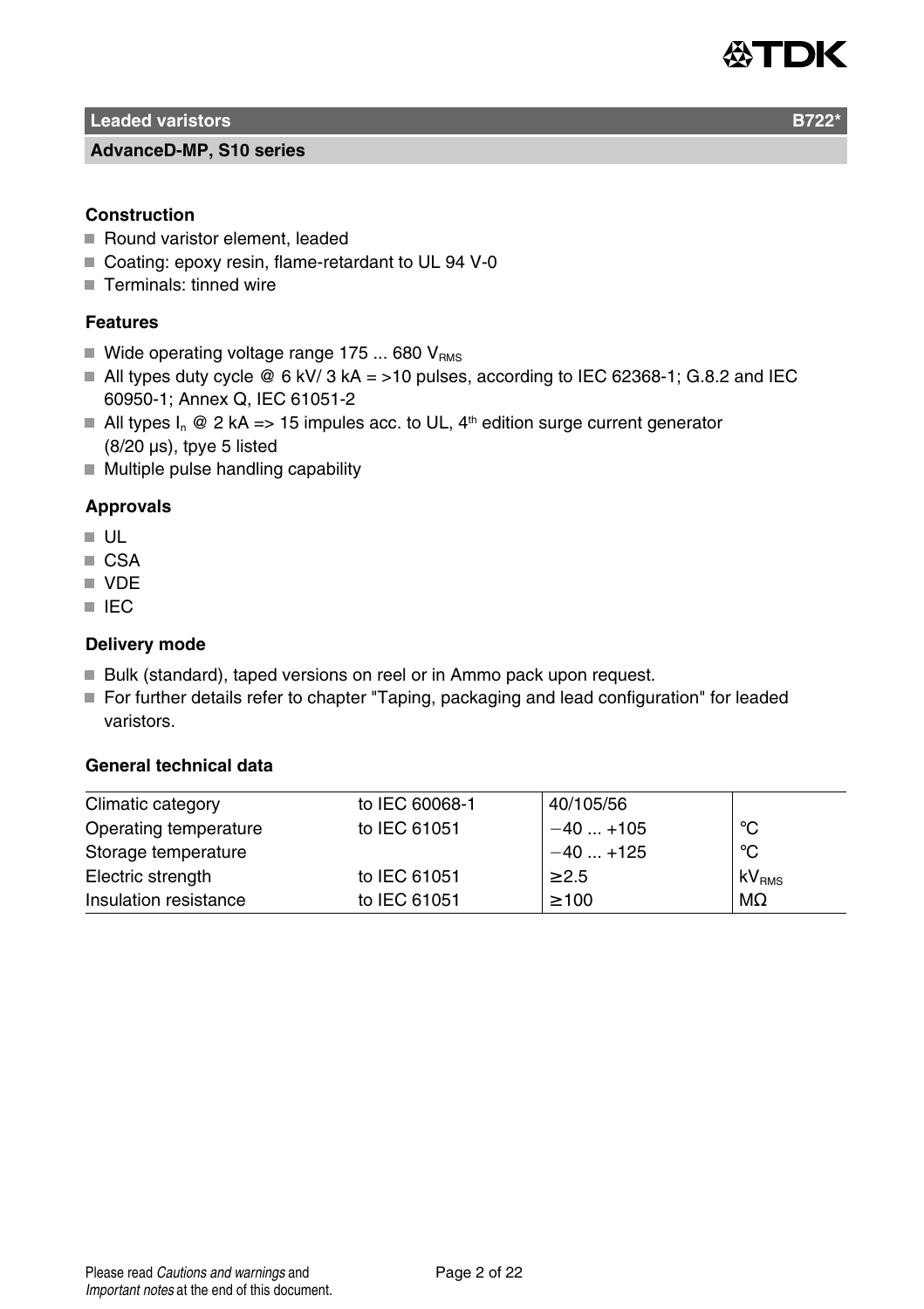

#### **AdvanceD-MP, S10 series**

#### **Electrical specifications and ordering codes Maximum ratings (** $T_A$  **= 105 °C)**

| Ordering code   | Type        | $V_{RMS}$ | $V_{DC}$ | $I_{\text{max}}$             | 1)<br>$\mathsf{I}_{\mathsf{n}}$ | $W_{\text{max}}$ | $P_{max}$ |
|-----------------|-------------|-----------|----------|------------------------------|---------------------------------|------------------|-----------|
|                 | (untaped)   |           |          | $(8/20 \text{ }\mu\text{s})$ | $(8/20 \text{ }\mu\text{s})$    | $(2 \text{ ms})$ |           |
|                 | SIOV-       |           |          | 1 time                       | 15 times                        |                  |           |
|                 |             | ν         | ν        | A                            | A                               | J                | W         |
| B72210P2171K101 | S10K175E2K1 | 175       | 225      | 3500                         | 2000                            | 40.0             | 0.40      |
| B72210P2271K101 | S10K275E2K1 | 275       | 350      | 3500                         | 2000                            | 60.0             | 0.40      |
| B72210P2301K101 | S10K300E2K1 | 300       | 385      | 3500                         | 2000                            | 65.0             | 0.40      |
| B72210P2321K101 | S10K320E2K1 | 320       | 420      | 3500                         | 2000                            | 72.0             | 0.40      |
| B72210P2351K101 | S10K350E2K1 | 350       | 460      | 3500                         | 2000                            | 77.0             | 0.40      |
| B72210P2381K101 | S10K385E2K1 | 385       | 505      | 3500                         | 2000                            | 82.0             | 0.40      |
| B72210P2421K101 | S10K420E2K1 | 420       | 560      | 3500                         | 2000                            | 87.0             | 0.40      |
| B72210P2461K101 | S10K460E2K1 | 460       | 615      | 3500                         | 2000                            | 92.0             | 0.40      |
| B72210P2511K101 | S10K510E2K1 | 510       | 670      | 3500                         | 2000                            | 92.0             | 0.40      |
| B72210P2551K101 | S10K550E2K1 | 550       | 745      | 3500                         | 2000                            | 97.0             | 0.40      |
| B72210P2621K101 | S10K625E2K1 | 625       | 825      | 3500                         | 2000                            | 105.0            | 0.40      |
| B72210P2681K101 | S10K680E2K1 | 680       | 895      | 3500                         | 2000                            | 115.0            | 0.40      |

<sup>1)</sup> Note: Nominal discharge current I<sub>n</sub> according to UL 1449, 4<sup>th</sup> edition.

## **Characteristics (T<sup>A</sup> = 25** °**C)**

| Ordering code   | Type        | $V_{\rm v}$ | $\Delta V_{\rm v}$ | $V_{c,max}$ | $i_{\rm c}$ | $C_{typ}$ |
|-----------------|-------------|-------------|--------------------|-------------|-------------|-----------|
|                 | (untaped)   | (1)<br>mA)  | $(1 \text{ mA})$   | $(i_c)$     |             | kHz)      |
|                 | SIOV-       | v           | %                  | ٧           | A           | рF        |
| B72210P2171K101 | S10K175E2K1 | 270         | ±10                | 455         | 25.0        | 500       |
| B72210P2271K101 | S10K275E2K1 | 430         | ±10                | 710         | 25.0        | 315       |
| B72210P2301K101 | S10K300E2K1 | 470         | ±10                | 775         | 25.0        | 285       |
| B72210P2321K101 | S10K320E2K1 | 510         | ±10                | 840         | 25.0        | 265       |
| B72210P2351K101 | S10K350E2K1 | 560         | ±10                | 910         | 25.0        | 240       |
| B72210P2381K101 | S10K385E2K1 | 620         | ±10                | 1025        | 25.0        | 230       |
| B72210P2421K101 | S10K420E2K1 | 680         | ±10                | 1120        | 25.0        | 210       |
| B72210P2461K101 | S10K460E2K1 | 750         | ±10                | 1240        | 25.0        | 190       |
| B72210P2511K101 | S10K510E2K1 | 820         | ±10                | 1355        | 25.0        | 180       |
| B72210P2551K101 | S10K550E2K1 | 910         | ±10                | 1500        | 25.0        | 160       |
| B72210P2621K101 | S10K625E2K1 | 1000        | ±10                | 1650        | 25.0        | 150       |
| B72210P2681K101 | S10K680E2K1 | 1100        | ±10                | 1815        | 25.0        | 135       |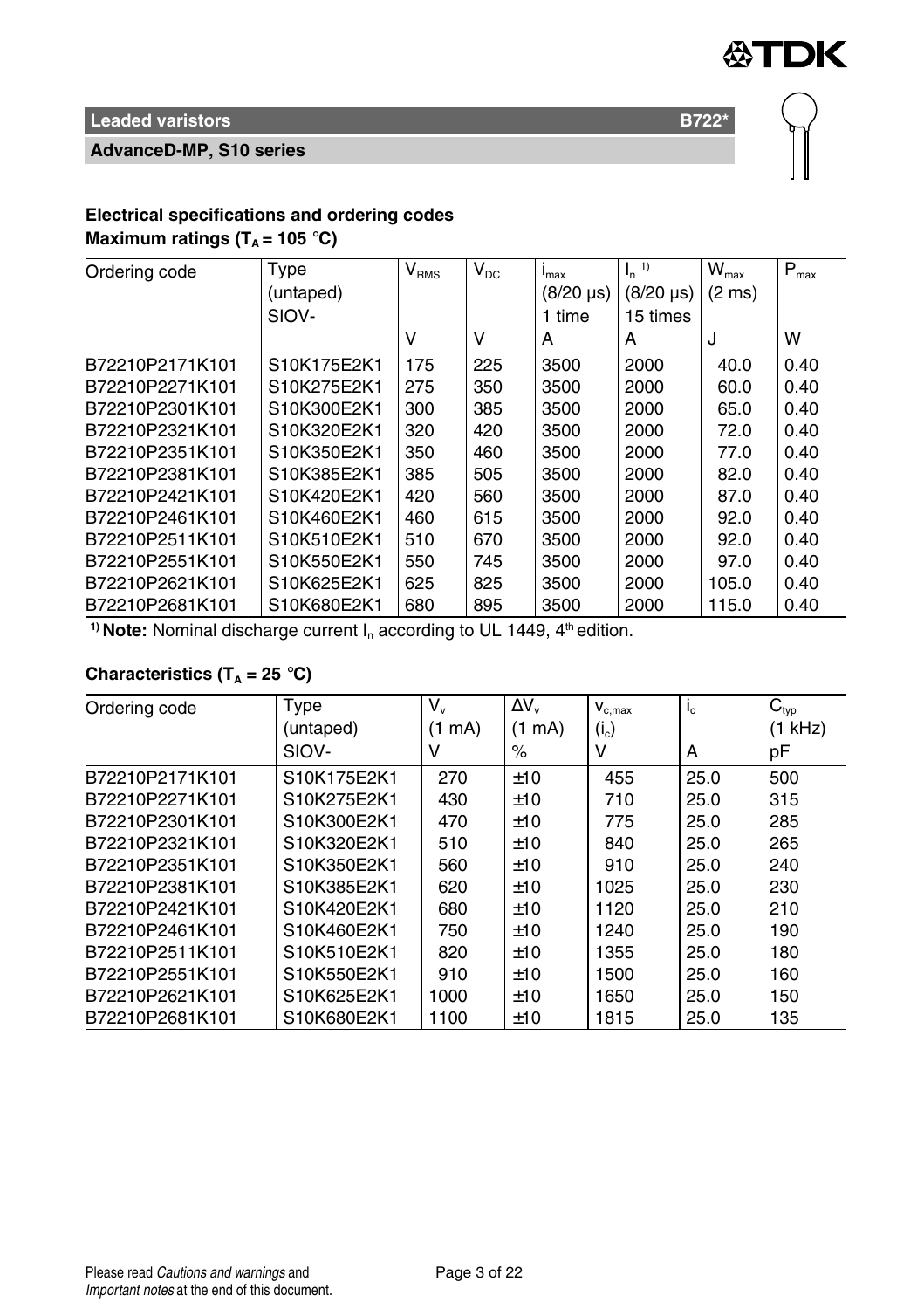



**Leaded varistors B722\* AdvanceD-MP, S10 series**

**Dimensional drawings Weight** 



| Nominal diameter   V <sub>RMS</sub> |                   | Weight |
|-------------------------------------|-------------------|--------|
| mm                                  |                   |        |
| 10                                  | $175680$ 1.7  3.5 |        |

The weight of varistors in between these voltage classes can be interpolated.

| 1) Seating plane to IEC 60717 |  |  |  |  |  |
|-------------------------------|--|--|--|--|--|
|-------------------------------|--|--|--|--|--|

**VAR0408 C E** 

## **Dimensions**

| Ordering code   | $[el \pm 1]$ | a (typical) | $W_{\text{max}}$ | $th_{\text{max}}$ | $h_{\text{max}}$ | $I_{min}$ | $d \pm 0.05$ |
|-----------------|--------------|-------------|------------------|-------------------|------------------|-----------|--------------|
|                 | mm           | mm          | mm               | mm                | mm               | mm        | mm           |
| B72210P2171K101 | 7.5          | 2.4         | 12.0             | 5.1               | 16.0             | 25.0      | 0.8          |
| B72210P2271K101 | 7.5          | 3.2         | 12.0             | 5.9               | 16.0             | 25.0      | 0.8          |
| B72210P2301K101 | 7.5          | 3.5         | 12.0             | 6.1               | 16.0             | 25.0      | 0.8          |
| B72210P2321K101 | 7.5          | 3.7         | 12.0             | 6.3               | 16.0             | 25.0      | 0.8          |
| B72210P2351K101 | 7.5          | 3.9         | 12.5             | 6.7               | 16.5             | 25.0      | 0.8          |
| B72210P2381K101 | 7.5          | 4.2         | 12.5             | 7.7               | 16.5             | 25.0      | 0.8          |
| B72210P2421K101 | 7.5          | 4.5         | 12.5             | 8.1               | 16.5             | 25.0      | 0.8          |
| B72210P2461K101 | 7.5          | 4.7         | 12.5             | 8.4               | 16.5             | 25.0      | 0.8          |
| B72210P2511K101 | 7.5          | 4.8         | 13.0             | 8.8               | 17.0             | 25.0      | 0.8          |
| B72210P2551K101 | 7.5          | 4.9         | 13.0             | 9.3               | 17.0             | 25.0      | 0.8          |
| B72210P2621K101 | 7.5          | 5.2         | 13.0             | 9.8               | 17.0             | 25.0      | 0.8          |
| B72210P2681K101 | 7.5          | 5.4         | 13.0             | 10.4              | 17.0             | 25.0      | 0.8          |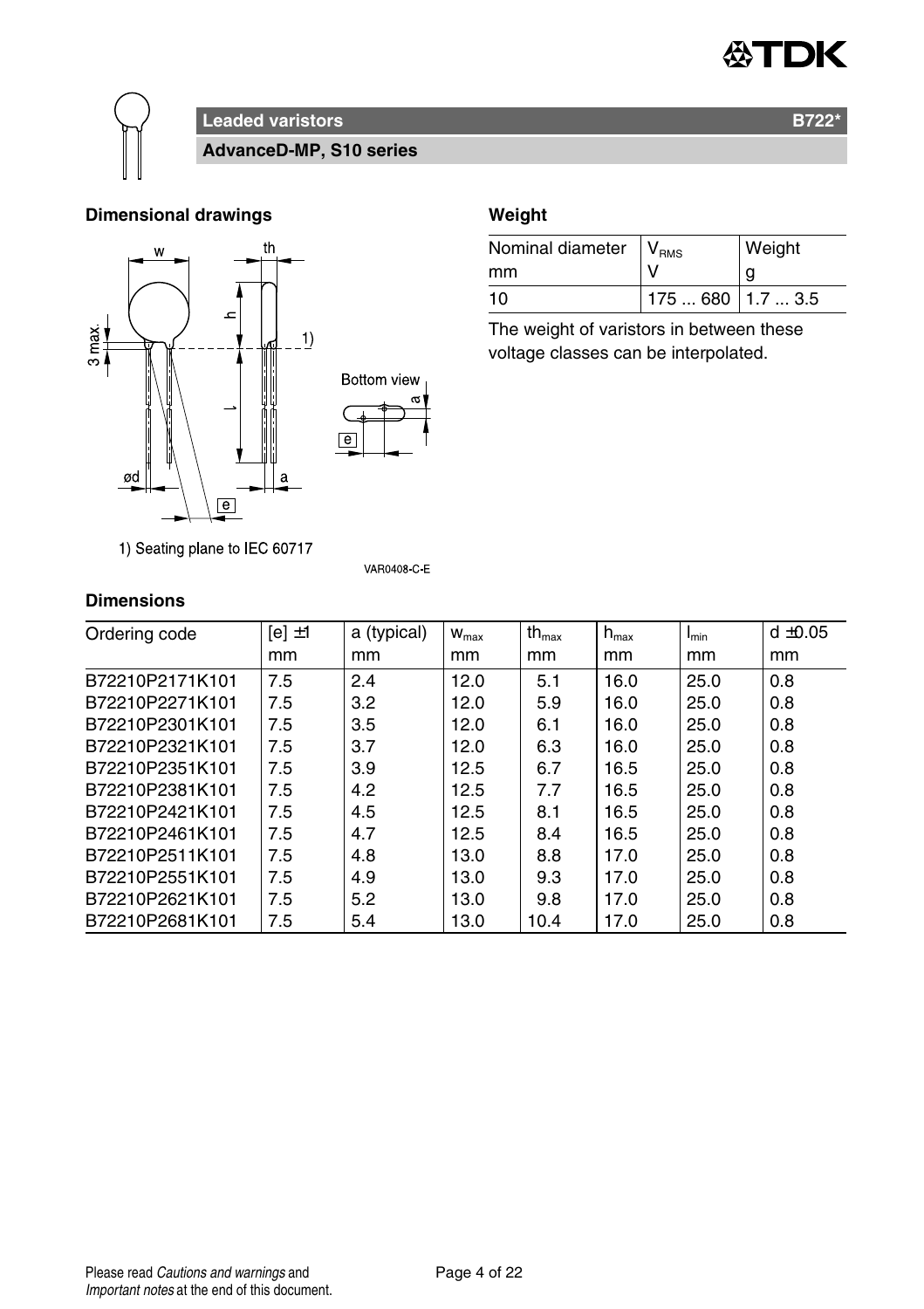

# **Leaded varistors B722<sup>\*</sup>**

### **AdvanceD-MP, S10 series**

## **Reliability data**

| Test                                       | Test methods/conditions                                                                                                                                                                                                                                                                                                       | Requirement                                                                                            |  |
|--------------------------------------------|-------------------------------------------------------------------------------------------------------------------------------------------------------------------------------------------------------------------------------------------------------------------------------------------------------------------------------|--------------------------------------------------------------------------------------------------------|--|
| Varistor voltage                           | The voltage between two terminals with<br>To meet the specified value<br>the specified measuring current applied<br>is called $V_v$ (1 mA <sub>pc</sub> @ 0.2  2 s).                                                                                                                                                          |                                                                                                        |  |
| Clamping voltage                           | The maximum voltage between two<br>terminals with the specified standard<br>impulse current (8/20 µs) applied.                                                                                                                                                                                                                | To meet the specified value                                                                            |  |
| Endurance at upper<br>category temperature | 1000 h at UCT<br>After having continuously applied the<br>maximum allowable AC voltage at UCT<br>$\pm 2$ °C for 1000 h, the specimen shall be<br>stored at room temperature and normal<br>humidity for 1 to 2 h.<br>Thereafter, the change of $V_v$ shall be<br>measured.                                                     | $ \Delta V/V $ (1 mA) $ \leq 10\%$                                                                     |  |
| Surge current derating,<br>$8/20 \,\mu s$  | 10 surge currents (8/20 µs), unipolar,<br>interval 30 s, amplitude corresponding<br>to derating curve for 10 impulses at<br>$20 \mu s$                                                                                                                                                                                        | $ \Delta$ V/V (1 mA) $ \leq$ 10%<br>(measured in direction of<br>surge current)<br>No visible damage   |  |
| Surge current derating,<br>2 ms            | 10 surge currents (2 ms), unipolar,<br>interval 120 s, amplitude corresponding<br>to derating curve for 10 impulses at<br>2 <sub>ms</sub>                                                                                                                                                                                     | $ \Delta V/V $ (1 mA) $ \leq 10\%$<br>(measured in direction of<br>surge current)<br>No visible damage |  |
| Electric strength                          | IEC 61051-1, test 4.9.2<br>Metal balls method, 2500 V <sub>RMS</sub> , 60 s                                                                                                                                                                                                                                                   | No breakdown                                                                                           |  |
|                                            | The varistor is placed in a container<br>holding $1.6 \pm 0.2$ mm diameter metal<br>balls such that only the terminations of<br>the varistor are protruding.<br>The specified voltage shall be applied<br>between both terminals of the specimen<br>connected together and the electrode<br>inserted between the metal balls. |                                                                                                        |  |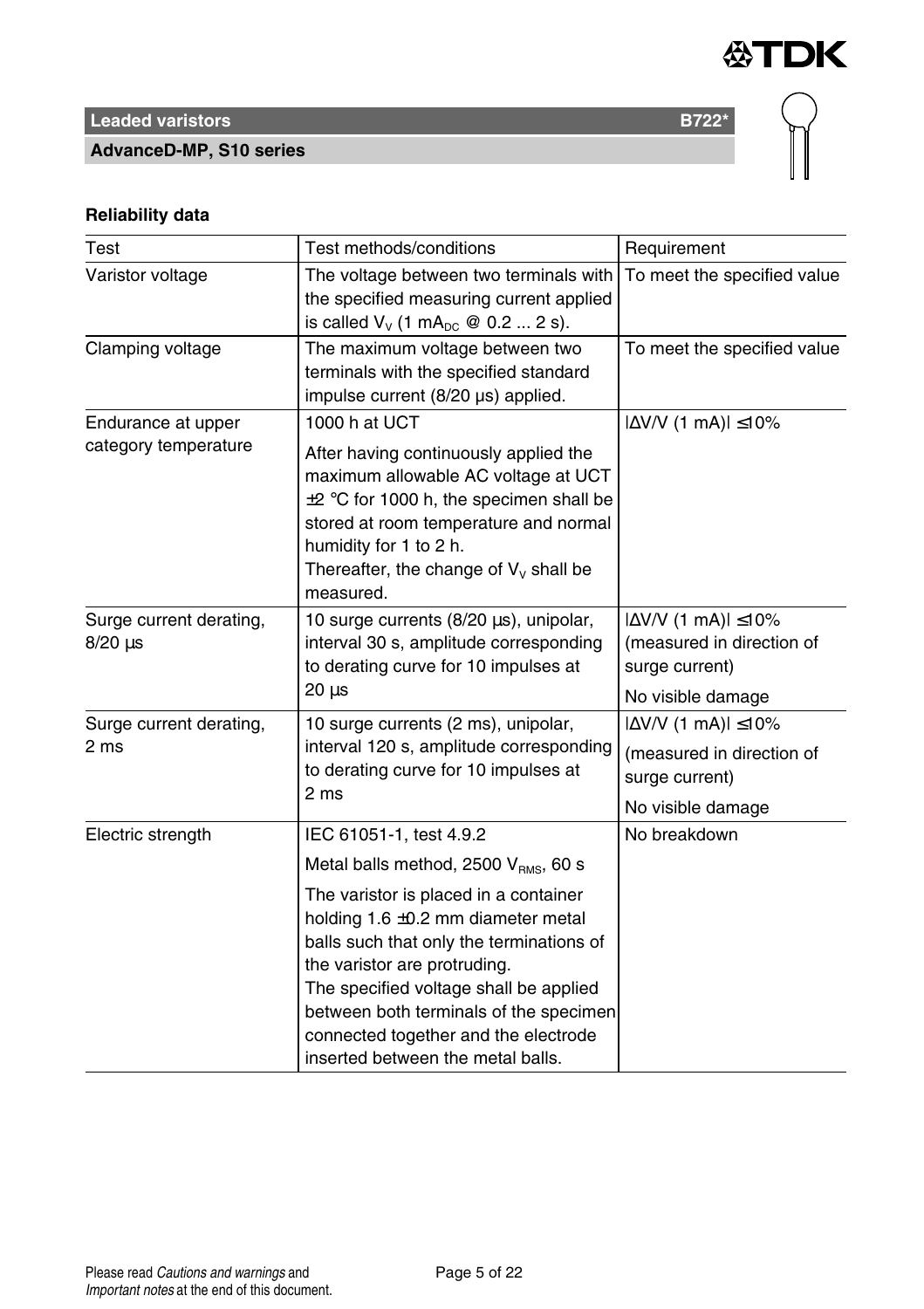



#### **AdvanceD-MP, S10 series**

| Test                           | Test methods/conditions                                                                                                                                                                                                                                                                                                                                                                                                      | Requirement                                                      |
|--------------------------------|------------------------------------------------------------------------------------------------------------------------------------------------------------------------------------------------------------------------------------------------------------------------------------------------------------------------------------------------------------------------------------------------------------------------------|------------------------------------------------------------------|
| Climatic sequence              | The specimen shall be subjected to:<br>a) dry heat at UCT, 16 h, IEC<br>60068-2-2, test Ba<br>b) damp heat, 1st cycle:<br>55 °C, 93% r. H., 24 h, IEC<br>60068-2-30, test Db<br>c) cold, LCT, 2 h, IEC 60068-2-1, test<br>Aa<br>d) damp heat, additional 5 cycles:<br>55 °C/25 °C, 93% r. H., 24 h/cycle,<br>IEC 60068-2-30, test Db.                                                                                        | $ \Delta$ V/V (1 mA) $ \leq$ 10%<br>$R_{ins} \ge 100$ M $\Omega$ |
|                                | Then the specimen shall be stored at<br>room temperature and normal humidity<br>for $1$ to $2$ h.<br>Thereafter, the change of $V_v$ shall be<br>measured. Thereafter, insulation resis-<br>tance R <sub>ins</sub> shall be measured at<br>$V = 500 V.$                                                                                                                                                                      |                                                                  |
| Rapid change of<br>temperature | IEC 60068-2-14, test Na, LCT/UCT,<br>dwell time 30 min, 5 cycles                                                                                                                                                                                                                                                                                                                                                             | $ \Delta V/V$ (1 mA) $ \leq 5\%$<br>No visible damage            |
| Damp heat, steady state        | IEC 60068-2-78, test Ca                                                                                                                                                                                                                                                                                                                                                                                                      | $ \Delta$ V/V (1 mA) $ \leq$ 10%                                 |
|                                | The specimen shall be subjected to<br>40 $\pm$ 2 °C, 90 to 95% r. H. for 56 days<br>without load / with 10% of the maxi-<br>mum continuous DC operating voltage<br>$V_{DC}$ . Then stored at room temperature<br>and normal humidity for 1 to 2 h.<br>Thereafter, the change of $V_v$ shall be<br>measured. Thereafter, insulation resis-<br>tance $R_{ins}$ shall be measured at<br>$V = 500$ V (insulated varistors only). | $R_{ins} \ge 100 M\Omega$                                        |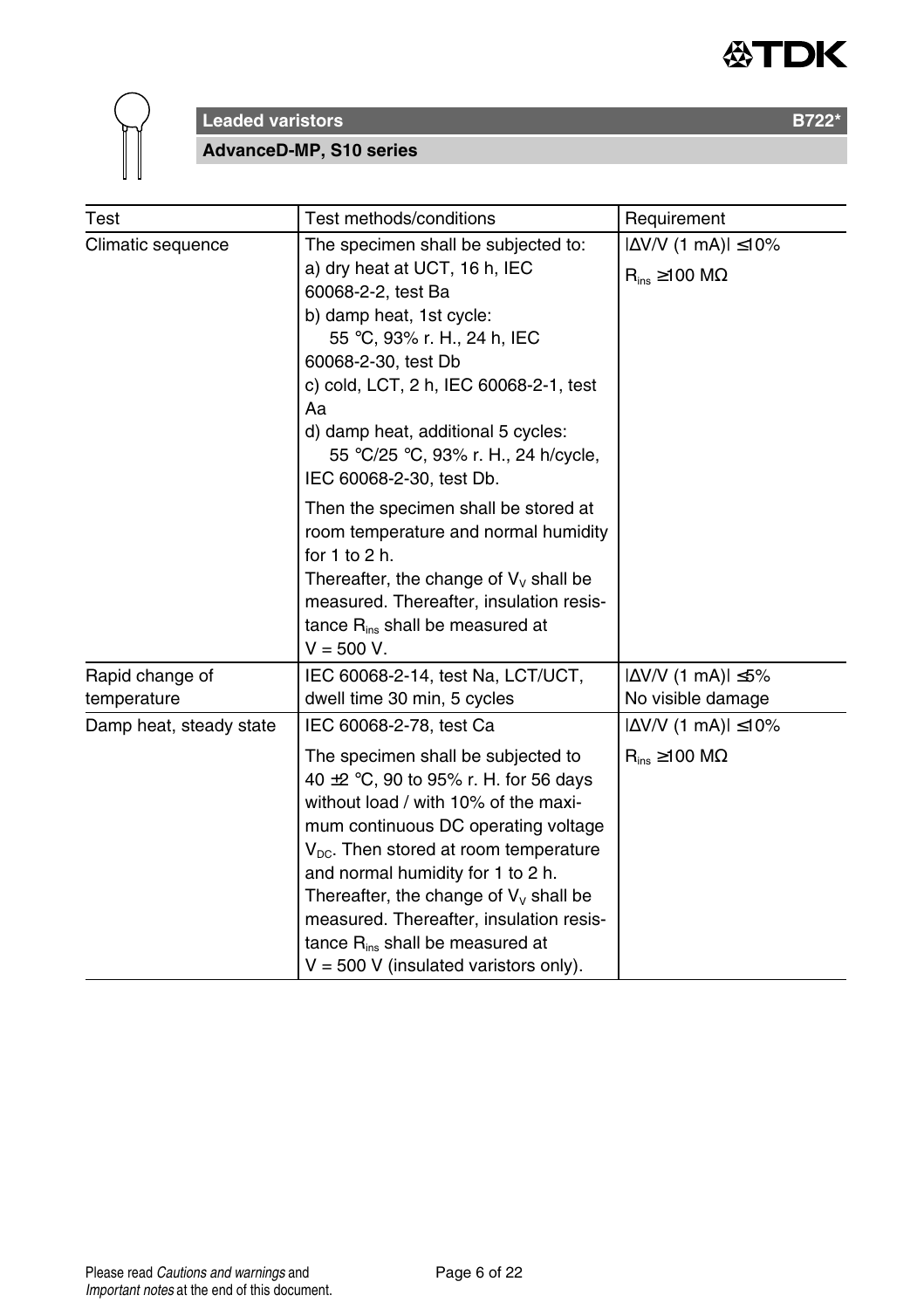#### **AdvanceD-MP, S10 series**



| Test                            | Test methods/conditions                                                                                                                                                                                                                                                                                                                                                                                                      | Requirement                                                                                                                                                                                                                                                                                                                                                                                                                                                                 |
|---------------------------------|------------------------------------------------------------------------------------------------------------------------------------------------------------------------------------------------------------------------------------------------------------------------------------------------------------------------------------------------------------------------------------------------------------------------------|-----------------------------------------------------------------------------------------------------------------------------------------------------------------------------------------------------------------------------------------------------------------------------------------------------------------------------------------------------------------------------------------------------------------------------------------------------------------------------|
| Solderability                   | IEC 60068-2-20, test Ta,<br>method 1 with modified conditions for<br>lead-free solder alloys: 245 °C, 3 s:<br>After dipping the terminals to a depth of<br>approximately 3 mm from the body in a<br>soldering bath of 245 °C for 3 s, the<br>terminals shall be visually examined.                                                                                                                                           | The inspection shall be<br>carried out under adequate<br>light with normal eyesight or<br>with the assistance of a<br>magnifier capable of giving<br>a magnification of 4 to<br>10 times. The dipped<br>surface shall be covered<br>with a smooth and bright<br>solder coating with no more<br>than small amounts of<br>scattered imperfections<br>such as pinholes or<br>un-wetted or de-wetted<br>areas. These imperfections<br>shall not be concentrated in<br>one area. |
| Resistance to soldering<br>heat | IEC 60068-2-20, test Tb, method 1A,<br>260 °C, 10 s:<br>Each lead shall be dipped into a solder<br>bath having a temperature of 260 $\pm$ 5 °C<br>to a point 2.0 to 2.5 mm from the body<br>of the specimen, be held there for<br>10 $\pm$ 1 s and then be stored at room<br>temperature and normal humidity for<br>1 to $2 h$ .<br>The change of $V_v$ shall be measured<br>and the specimen shall be visually<br>examined. | $ \Delta V/V$ (1 mA) $ \leq 5\%$<br>No visible damage                                                                                                                                                                                                                                                                                                                                                                                                                       |
| Tensile strength                | IEC 60068-2-21, test Ua1<br>After gradually applying the force<br>specified below and keeping the unit<br>fixed for 10 s, the terminal shall be<br>visually examined for any damage.<br>Force for wire diameter:<br>$0.6$ mm = 10 N<br>$0.8$ mm = 10 N<br>1.0 mm = $20 N$                                                                                                                                                    | $ \Delta V/V$ (1 mA) $ \leq 5\%$<br>No break of solder joint,<br>no wire break                                                                                                                                                                                                                                                                                                                                                                                              |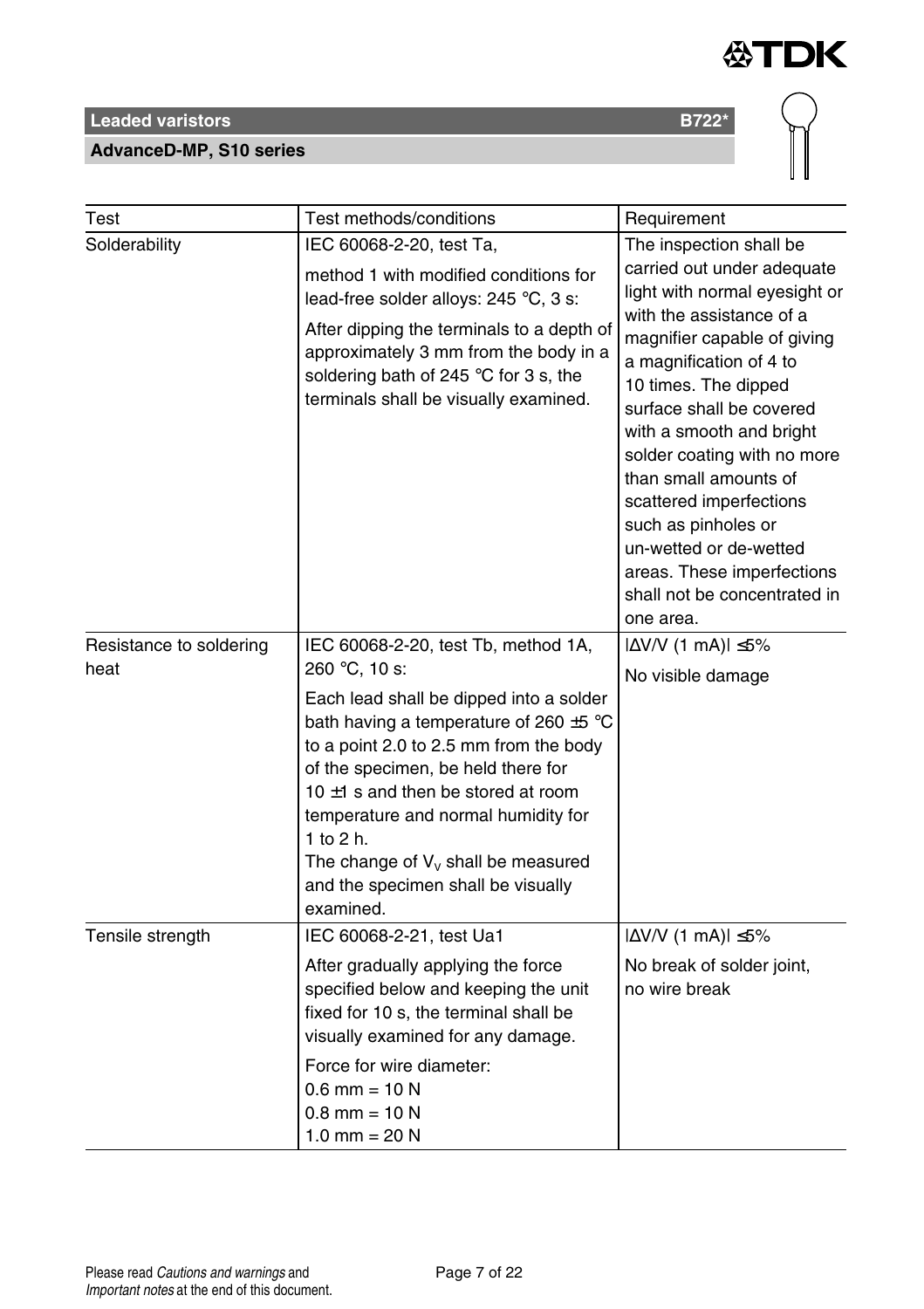



**AdvanceD-MP, S10 series**

| Test        | Test methods/conditions                                                                                                                                                                                                                                                                                                         | Requirement                                           |  |  |
|-------------|---------------------------------------------------------------------------------------------------------------------------------------------------------------------------------------------------------------------------------------------------------------------------------------------------------------------------------|-------------------------------------------------------|--|--|
| Vibration   | IEC 60068-2-6, test Fc, method B4                                                                                                                                                                                                                                                                                               | $ \Delta V/V $ (1 mA) $ \leq 5\%$                     |  |  |
|             | Frequency range: 10  55 Hz<br>Amplitude:<br>0.75 mm or 98 m/s <sup>2</sup><br>Duration:<br>6 h $(3 \cdot 2)$ h)<br>Pulse:<br>sine wave<br>After repeatedly applying a single<br>harmonic vibration according to the<br>table above.<br>The change of $V_v$ shall be measured<br>and the specimen shall be visually<br>examined. | No visible damage                                     |  |  |
| <b>Bump</b> | IEC 60068-2-29, test Eb<br>Pulse duration:<br>6 ms<br>Max. acceleration: $400 \text{ m/s}^2$<br>Number of bumps: 4000<br>half sine<br>Pulse:                                                                                                                                                                                    | $ \Delta V/V$ (1 mA) $ \leq 5\%$<br>No visible damage |  |  |
| Fire hazard | IEC 60695-11-5 (needle flame test)<br>Severity: vertical 10 s                                                                                                                                                                                                                                                                   |                                                       |  |  |

#### **Note:**

UCT = Upper category temperature

LCT = Lower category temperature

Rins = Insulation resistance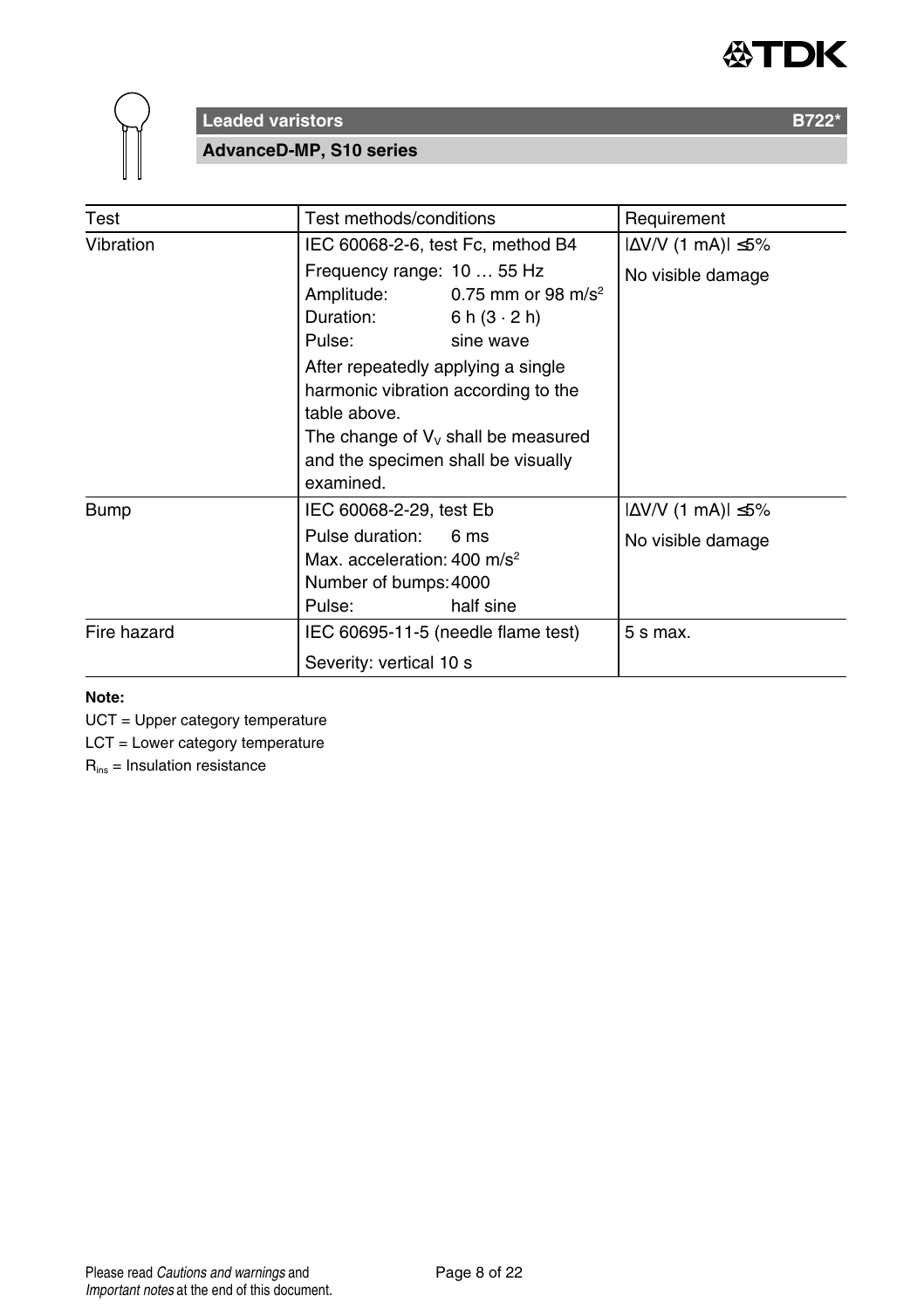#### **AdvanceD-MP, S10 series**

#### **v/i characteristics**

 $v = f$  (i) - for explanation of the characteristics refer to "General technical information", 1.6.3  $A =$  Leakage current,  $B =$  Protection level } for worst-case varistor tolerances

∜TDK



**SIOV-S10 ... E2K1**

Please read Cautions and warnings and Page 9 of 22 Important notes at the end of this document.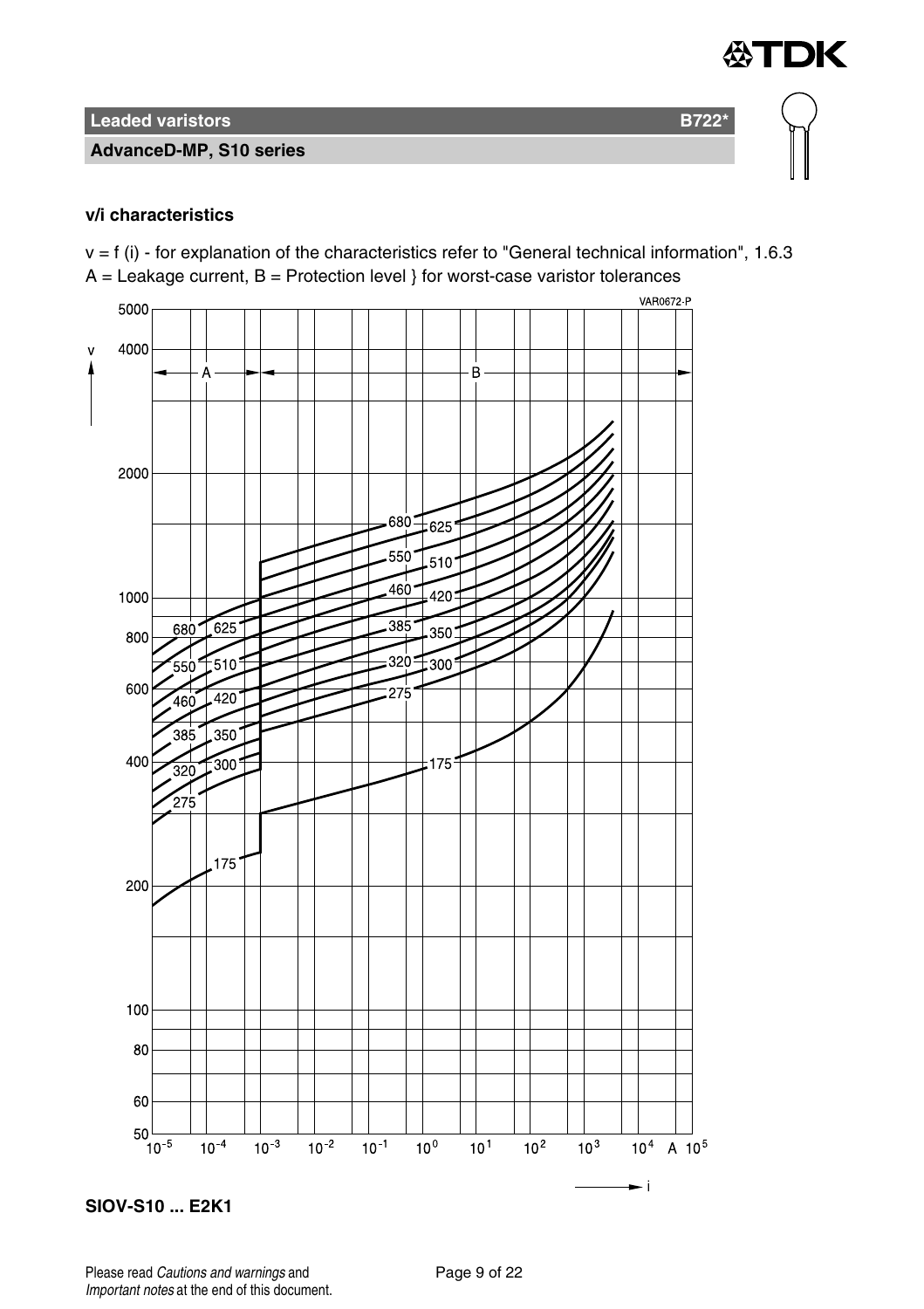

**Leaded varistors B722\* AdvanceD-MP, S10 series**

#### **Derating curves**

Maximum surge current  $i_{max} = f(t_r)$ , pulse train)

For explanation of the derating curves refer to "General technical information", section 1.8.1



**SIOV-S10K510 ... K680E2K1**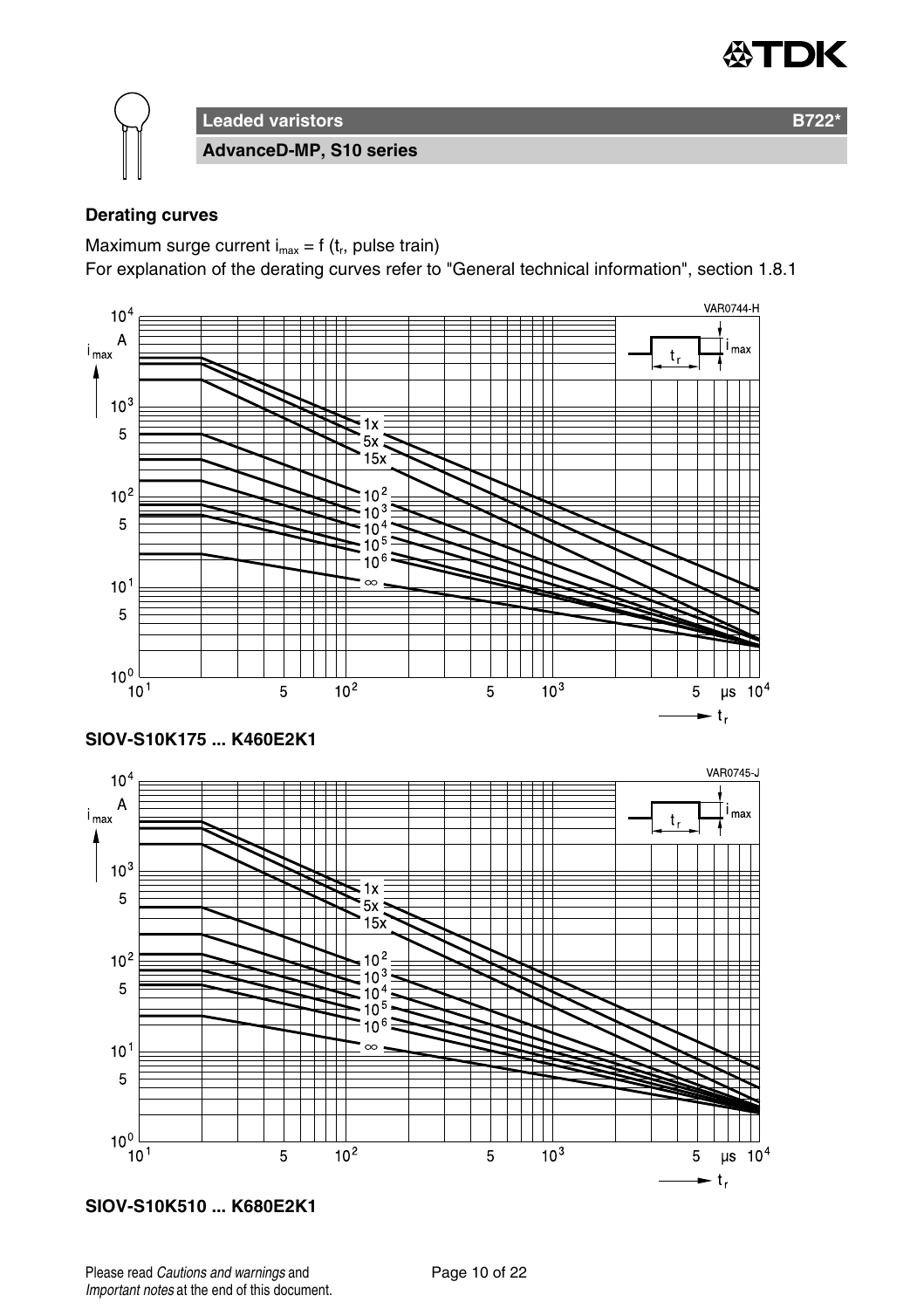

#### **AdvanceD-MP, S10 series**

#### **Taping, packaging and lead configuration**

#### **1 EPCOS ordering code system**

#### **For leaded varistors**

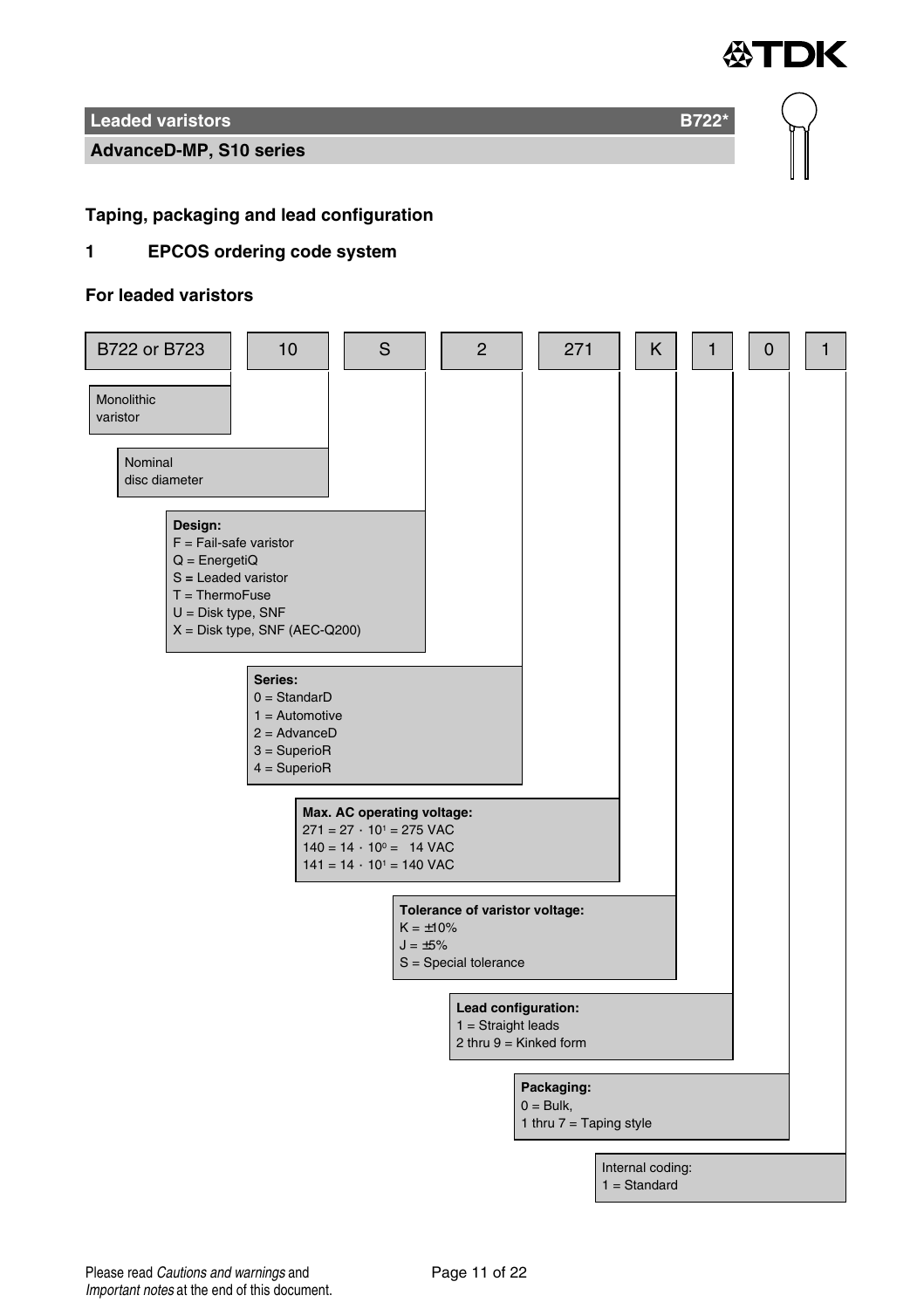



#### **2 Taping and packaging of leaded varistors**

Tape packaging for lead spacing  $\boxed{e}$  = 5 fully conforms to IEC 60286-2, while for lead spacings  $\boxed{e}$  = 7.5 and 10 the taping mode is based on this standard.

#### **2.1 Taping in accordance with IEC 60286-2 for lead spacing 5.0 mm**



#### **2.2 Taping based on IEC 60286-2 for lead spacing 7.5 and 10 mm**

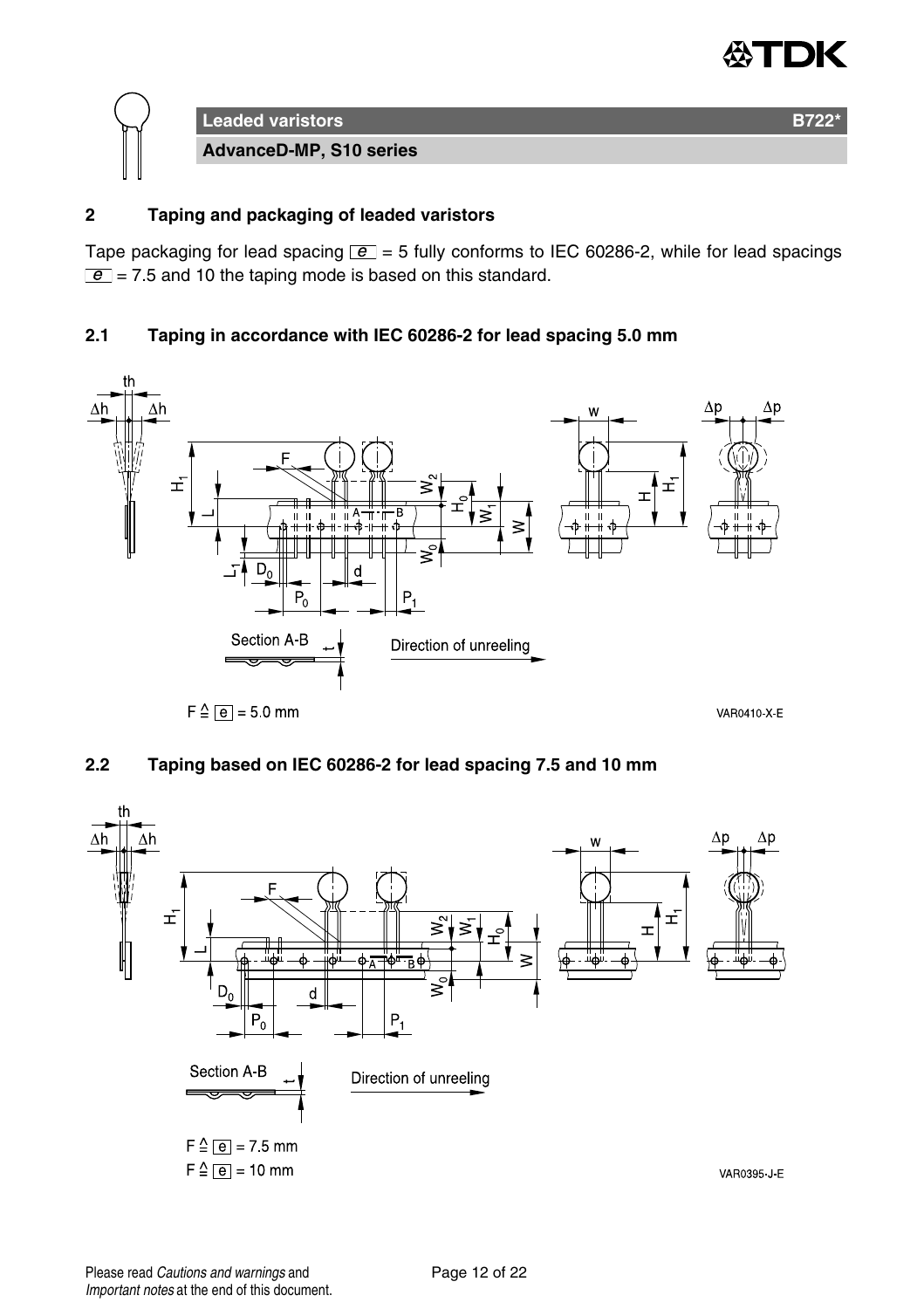

**AdvanceD-MP, S10 series**



#### **2.3 Tape dimensions (in mm)**

| Sym-           | $ e  = 5.0$ | Tolerance   | $ e  = 7.5$       | Tolerance    | $\boxed{e}$ = 10.0 Tolerance |              | Remarks        |
|----------------|-------------|-------------|-------------------|--------------|------------------------------|--------------|----------------|
| bol            |             |             |                   |              |                              |              |                |
| w              |             | max.        |                   | max.         |                              | max.         | see tables in  |
|                |             |             |                   |              |                              |              | each series    |
| th             |             | max.        |                   | max.         |                              | max.         | under          |
|                |             |             |                   |              |                              |              | "Dimensions"   |
| d              | 0.6         | ±0.05       | 0.8               | ±0.05        | 1.0                          | ±0.05        |                |
| $P_0$          | 12.7        | $\pm 0.3$   | 12.7 <sup>1</sup> | ±0.3         | 12.7                         | ±0.3         | $±1$ mm/20     |
|                |             |             |                   |              |                              |              | sprocket holes |
| $P_1$          | 3.85        | ±0.7        | 8.95              | $\pm 0.8$    | 7.7                          | $\pm 0.8$    |                |
| F              | 5.0         | $+0.6/-0.1$ | 7.5               | ±0.8         | 10.0                         | ±0.8         |                |
| Δh             | 0           | ±2.0        | depends on s      |              | depends on s                 |              | measured at    |
| $\Delta p$     | 0           | ±1.3        | 0                 | ±2.0         | 0                            | ±2.0         | top of compo-  |
|                |             |             |                   |              |                              |              | nent body      |
| W              | 18.0        | ±0.5        | 18.0              | ±0.5         | 18.0                         | ±0.5         |                |
| $W_0$          | 5.5         | min.        | 11.0              | min.         | 11.0                         | min.         | Peel-off       |
|                |             |             |                   |              |                              |              | force $>$ 5 N  |
| $W_1$          | 9.0         | ±0.5        | 9.0               | $+0.75/-0.5$ | 9.0                          | $+0.75/-0.5$ |                |
| W <sub>2</sub> | 3.0         | max.        | 3.0               | max.         | 3.0                          | max.         |                |
| H              | 18.0        | $+2.0/-0$   | 18.0              | $+2.0/-0$    | 18.0                         | $+2.0/-0$    | 2)             |
| $H_0$          | 16.0        | $\pm 0.5$   | 16.0              | ±0.5         | 16.0                         | ±0.5         | 3)             |
|                | (18.0)      |             | (18.0)            |              |                              |              |                |
| $H_1$          | 32.2        | max.        | 45.0              | max.         | 45.0                         | max.         |                |
| $D_0$          | 4.0         | ±0.2        | 4.0               | ±0.2         | 4.0                          | ±0.2         |                |
| t              | 0.9         | max.        | 0.9               | max.         | 0.9                          | max.         | without lead   |
| L              | 11.0        | max.        | 11.0              | max.         | 11.0                         | max.         |                |
| $L_1$          | 0.5         | max.        |                   |              |                              |              |                |

1) Taping with  $P_0 = 15.0$  mm upon request

2) Applies only to uncrimped types

3) Applies only to crimped types ( $H_0 = 18$  upon request)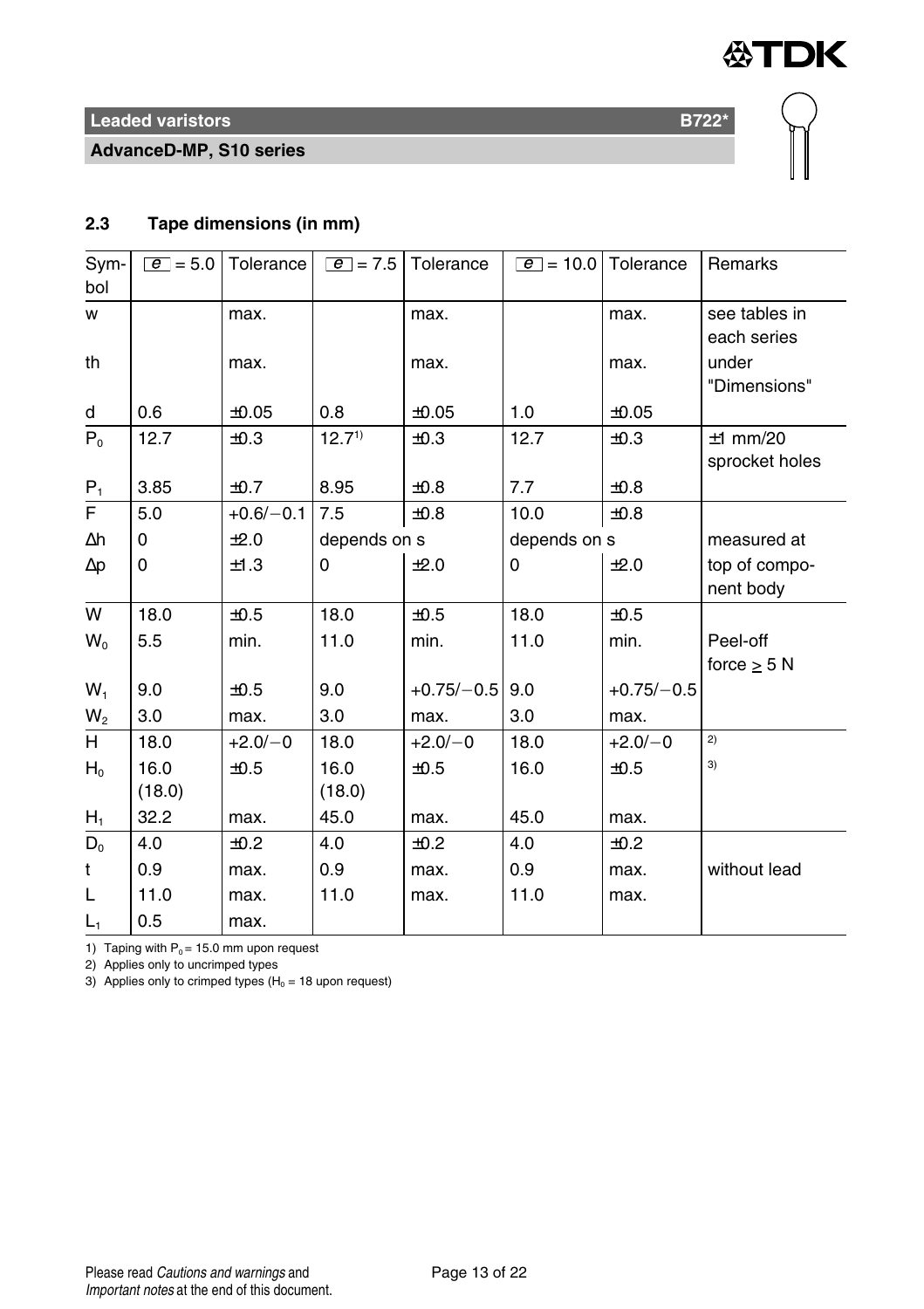

**AdvanceD-MP, S10 series**

#### **2.4 Taping mode**

Example: B72210S0271K1 **5** 1

——<br>Digit 14

| Digit 14                           | Taping           | Reel type    | Seating plane height $H_0$ | Seating plane height H | Pitch distance |
|------------------------------------|------------------|--------------|----------------------------|------------------------|----------------|
|                                    | mode             |              | for crimped types          | for uncrimped types    | $P_0$          |
|                                    |                  |              | mm                         | mm                     | mm             |
| 0                                  |                  | <b>Bulk</b>  |                            |                        |                |
| 1                                  | G                |              | 16                         | 18                     | 12.7           |
| 2                                  | G <sub>2</sub>   |              | 18                         |                        | 12.7           |
| 3                                  | G3               | $\mathsf{I}$ | 16                         | 18                     | 12.7           |
| $\overline{4}$                     | G4               | $\mathsf{I}$ | 18                         |                        | 12.7           |
| 5                                  | G <sub>5</sub>   | Ш            | 16                         | 18                     | 12.7           |
| 6                                  | GA               | Ammo pack    | 16                         | 18                     | 12.7           |
| 7                                  | G <sub>2</sub> A | Ammo pack    | 18                         |                        | 12.7           |
| Internal coding for special taping |                  |              |                            |                        |                |
|                                    | G6               | Ш            | 18                         | -                      | 12.7           |
|                                    | G <sub>10</sub>  | Ш            | 16                         | 18                     | 15.0           |
|                                    | G11              | $\mathsf{I}$ | 18                         |                        | 15.0           |
|                                    | G10A             | Ammo pack    | 16                         | 18                     | 15.0           |
|                                    | G11A             | Ammo pack    | 18                         |                        | 15.0           |

#### **2.5 Reel dimension**





#### **Dimensions** (in mm)

| Reel type |          |          |            | W       |
|-----------|----------|----------|------------|---------|
|           | 360 max. | $31 + 1$ | approx. 45 | 54 max. |
| Ш         | 360 max. | $31 + 1$ | approx. 55 | 64 max. |
| Ш         | 500 max. | $23 + 1$ | approx. 59 | 72 max. |

If reel type III is not compatible with insertion equipment because of its large diameter, nominal disk diameter 10 mm and 14 mm can be supplied on reel II upon request (taping mode G3).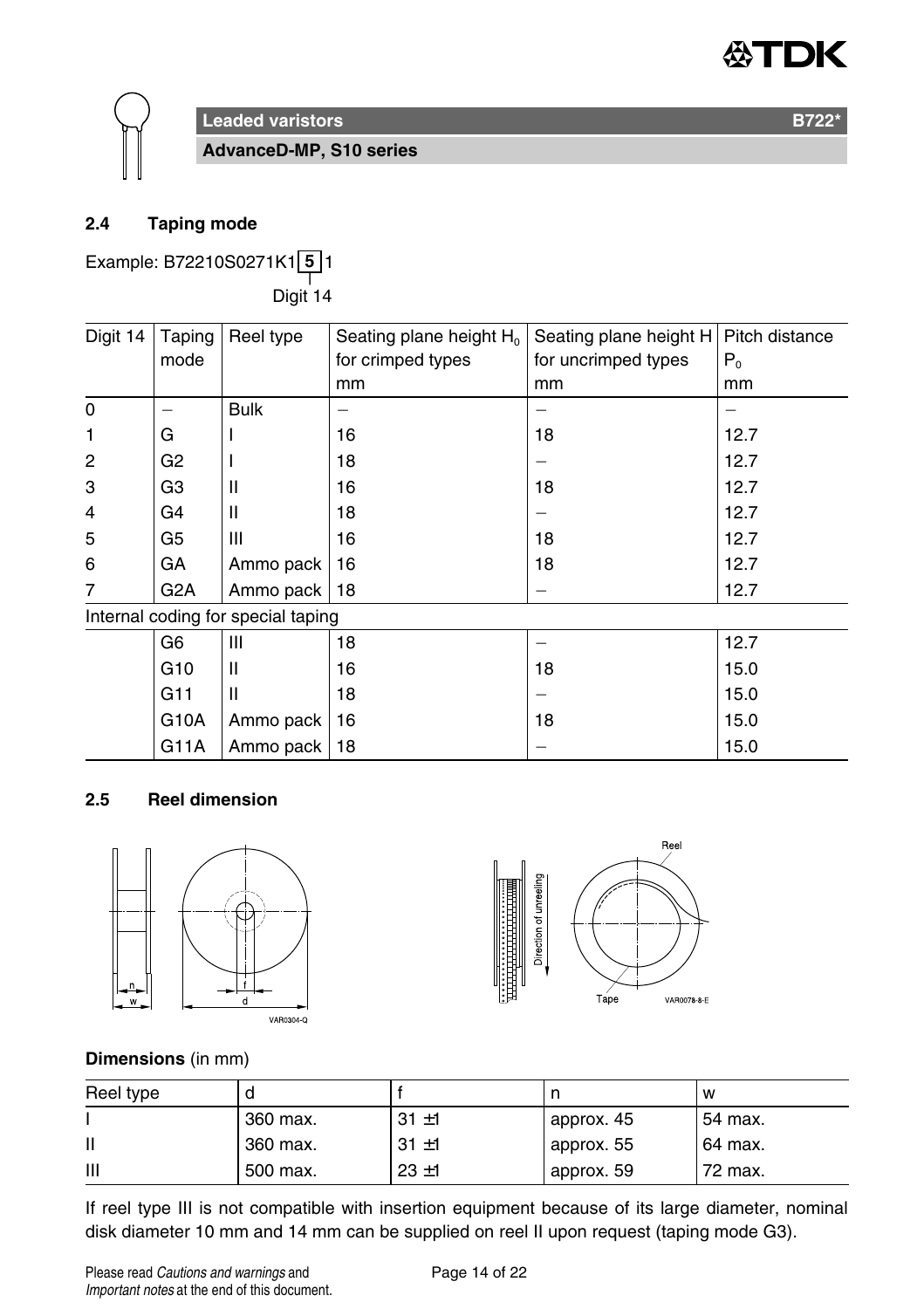**Leaded varistors B722<sup>\*</sup> B722<sup>\*</sup>** 

**AdvanceD-MP, S10 series**

#### **2.6 Ammo pack dimensions**



#### **3 Lead configuration**

Straight leads are standard for disk varistors. Other lead configurations as crimp style or customer-specific lead wire length according to 3.1, 3.2, 3.3 and 3.4 are optional. Crimped leads (non-standard) are differently crimped for technical reasons; the individual crimp styles are denoted by consecutive numbers (S, S2 through S5) as shown in the dimensional drawings below.

The crimp styles of the individual types can be seen from the type designation in the ordering tables.

#### **3.1 Crimp style mode**

Example: B72210S0271K **5** 01

——<br>Digit 13

| Digit 13 of ordering code | Crimp style              | Figure |  |
|---------------------------|--------------------------|--------|--|
|                           | Standard, straight leads |        |  |
| 2                         | S2                       |        |  |
| 3                         | S3                       |        |  |
| 5                         | S <sub>5</sub>           |        |  |
| Available upon request    |                          |        |  |
| Internal coding           |                          |        |  |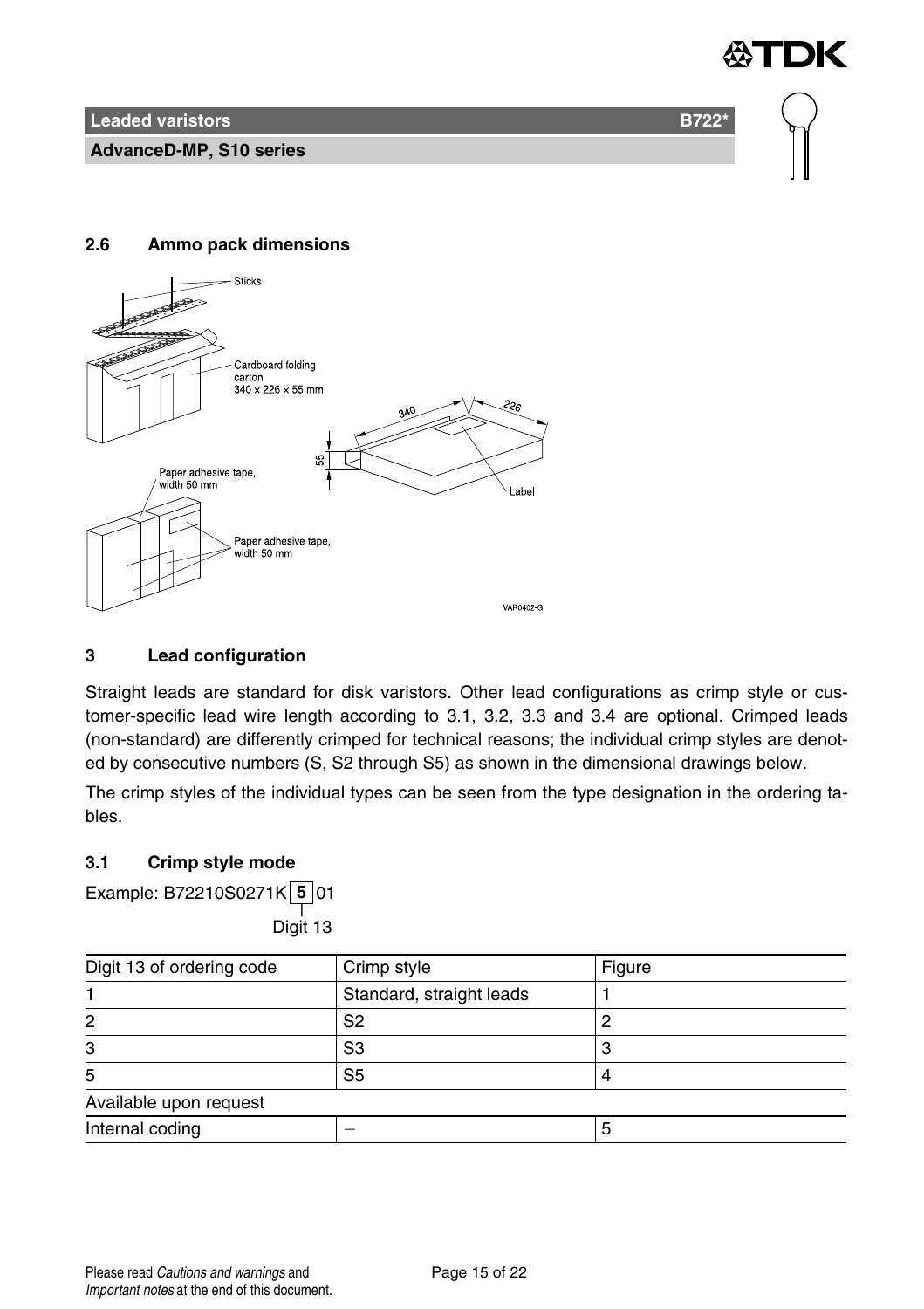



#### **3.2 Standard leads and non-standard crimp styles**

The basic dimensions in figure 1 to 5 are valid for types with either round or square (EnergetiQ series) component head.

#### **Standard, straight leads Non-standard,**



1) Seating plane to IEC 717 **VAR0586 W E** 

**crimp style S2**



1) Seating plane to IEC 60717 VAR0411 F E

**Non-standard, crimp style S3**



1) Seating plane to IEC 60717 VAR0396 R E



#### **Non-standard, crimp style S5**



1) Seating plane to IEC 60717 VAR0726 M-E

**Figure 4**

Please read Cautions and warnings and <br>
Page 16 of 22 Important notes at the end of this document.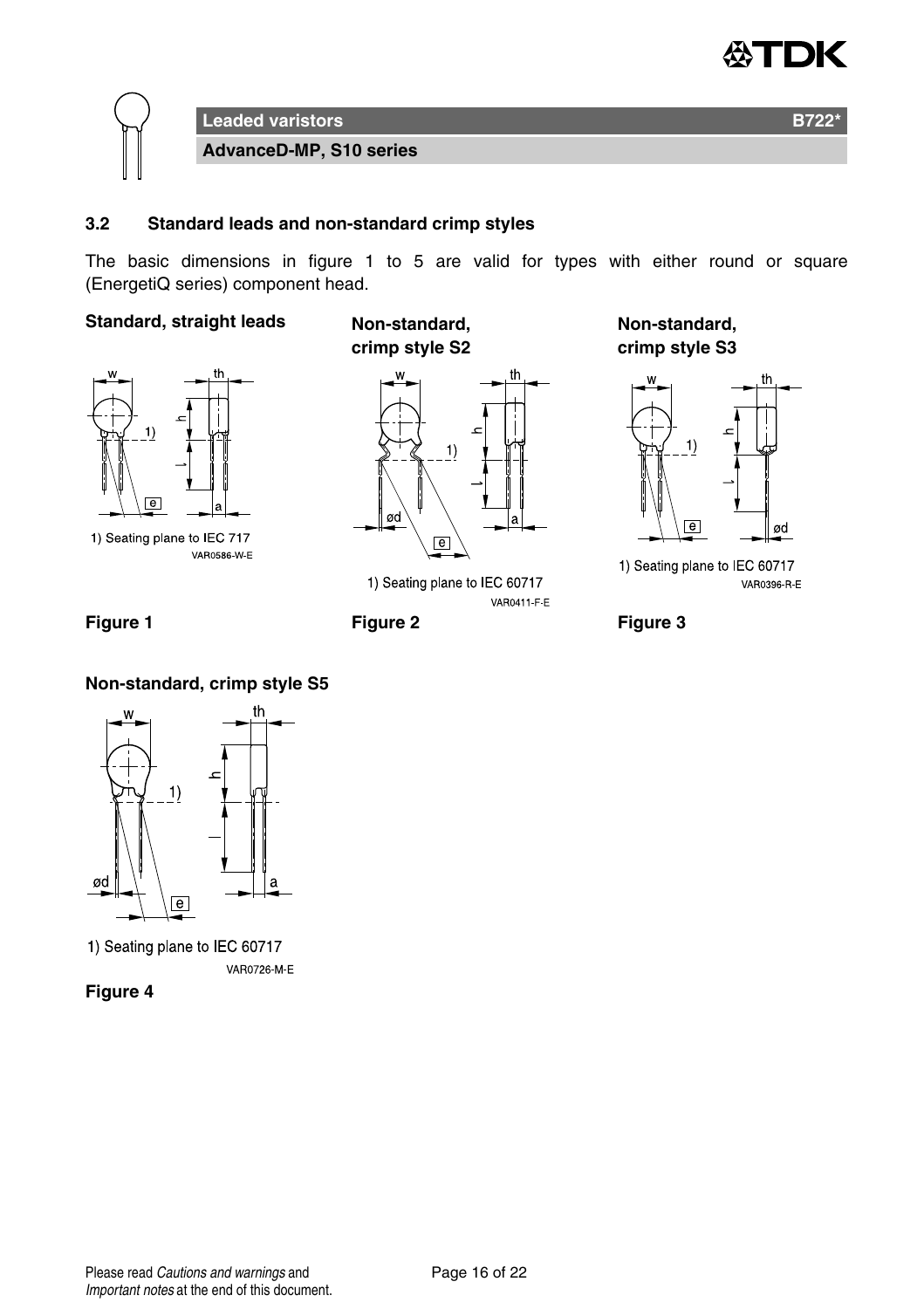**AdvanceD-MP, S10 series**

#### **3.3 Trimmed leads (non-standard)**

Varistors with cut leads available upon request.

| Lead length tolerances: |                  |
|-------------------------|------------------|
| Straight leads          | $+/-0.8$ mm      |
| Crimped leads           | $+/-0.5$ mm      |
| Minimum lead length     | $3.0 \text{ mm}$ |



1) Seating plane to IEC 60717<br>\*) For round component head<br>\*\*) For EnergetiQ series, square component head

VAR0642-U-E

**Figure 5**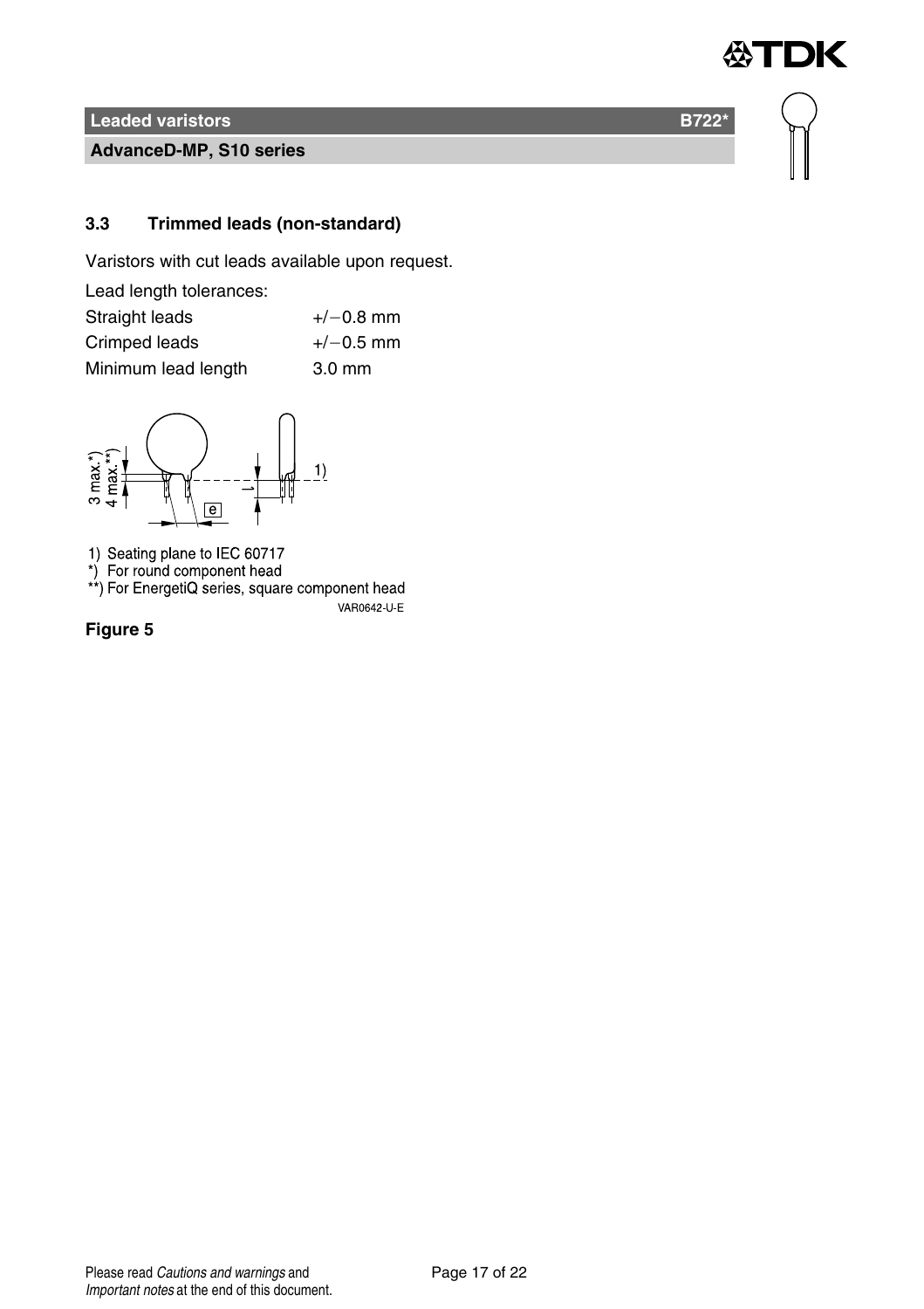

**Leaded varistors B722** 

**AdvanceD-MP, S10 series**

#### **Cautions and warnings**

#### **General**

- 1. EPCOS metal oxide varistors are designed for specific applications and should not be used for purposes not identified in our specifications, application notes and data books unless otherwise agreed with EPCOS during the design-in-phase.
- 2. Ensure suitability of SIOVs through reliability testing during the design-in phase. SIOVs should be evaluated taking into consideration worst-case conditions.
- 3. For applications of SIOVs in line-to-ground circuits based on various international and local standards there are restrictions existing or additional safety measures required.

#### **Storage**

- 1. Store SIOVs only in original packaging. Do not open the package prior to processing.
- 2. Recommended storage conditions in original packaging: Storage temperature:  $-25$  °C ... +45 °C, Relative humidity: <75% annual average, <95% on maximum 30 days a year. Dew precipitation: is to be avoided.
- 3. Avoid contamination of an SIOV's during storage, handling and processing.
- 4. Avoid storage of SIOVs in harmful environments that can affect the function during long-term operation (examples given under operation precautions).
- 5. The SIOV type series should be soldered after shipment from EPCOS within the time specified:

SIOV-S, -Q, -LS, -B, -SNF 24 months ETFV/ T series, -CU 12 months.

#### **Handling**

- 1. SIOVs must not be dropped.
- 2. Components must not be touched with bare hands. Gloves are recommended.
- 3. Avoid contamination of the surface of SIOV electrodes during handling, be careful of the sharp edge of SIOV electrodes.

#### **Soldering (where applicable)**

- 1. Use rosin-type flux or non-activated flux.
- 2. Insufficient preheating may cause ceramic cracks.
- 3. Rapid cooling by dipping in solvent is not recommended.
- 4. Complete removal of flux is recommended.
- 5. Temperatures of all preheat stages and the solder bath must be strictly controlled especially for T series (T14 and T20).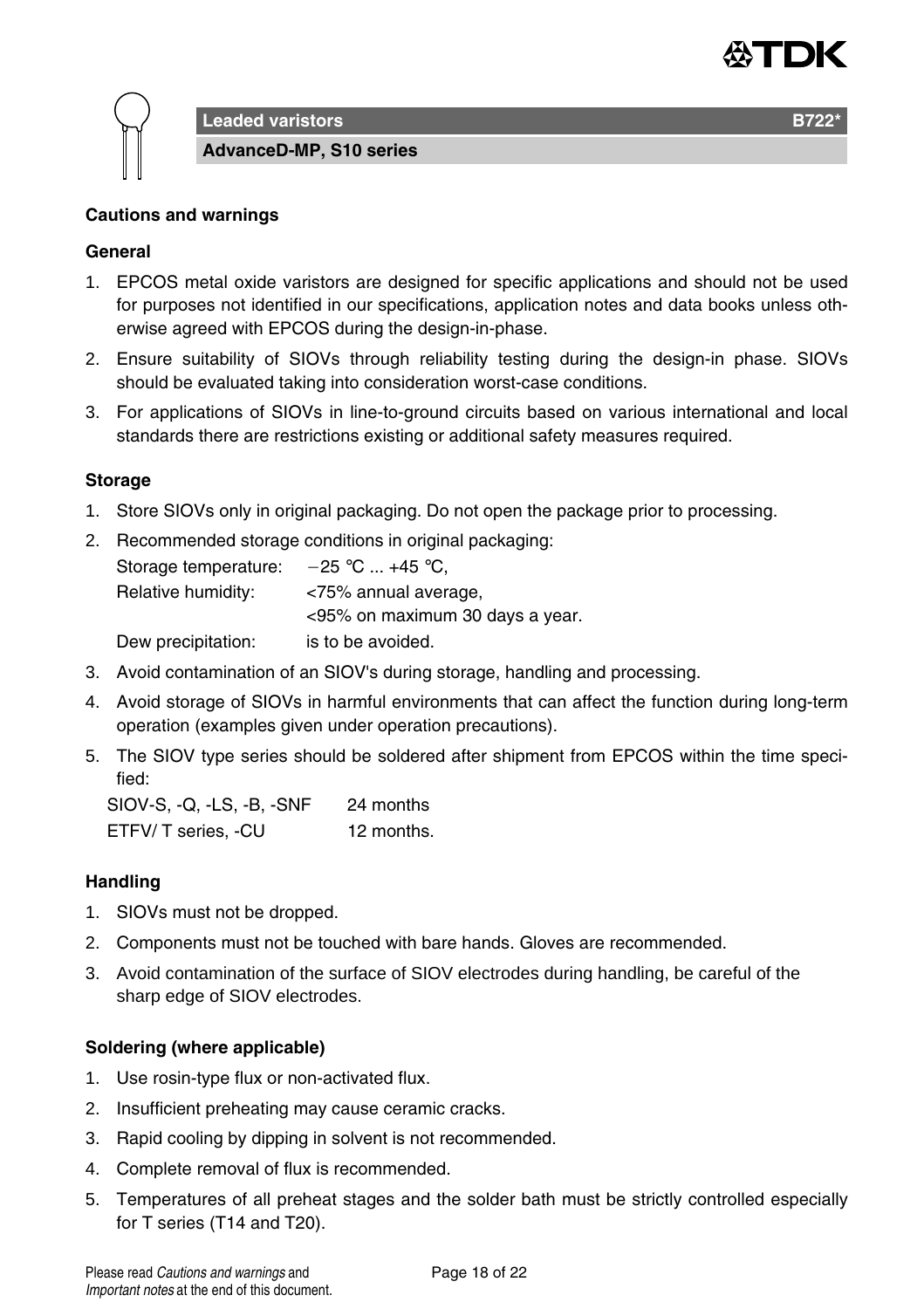

#### **AdvanceD-MP, S10 series**



#### **Mounting**

- 1. Potting, sealing or adhesive compounds can produce chemical reactions in the SIOV ceramic that will degrade the component's electrical characteristics.
- 2. Overloading SIOVs may result in ruptured packages and expulsion of hot materials. For this reason SIOVs should be physically shielded from adjacent components.

#### **Operation**

- 1. Use SIOVs only within the specified temperature operating range.
- 2. Use SIOVs only within the specified voltage and current ranges.
- 3. Environmental conditions must not harm SIOVs. Use SIOVs only in normal atmospheric conditions. Avoid use in deoxidizing gases (chlorine gas, hydrogen sulfide gas, ammonia gas, sulfuric acid gas etc), corrosive agents, humid or salty conditions.Contact with any liquids and solvents should be prevented.

#### **Display of ordering codes for EPCOS products**

The ordering code for one and the same EPCOS product can be represented differently in data sheets, data books, other publications, on the EPCOS website, or in order-related documents such as shipping notes, order confirmations and product labels. **The varying representations of the ordering codes are due to different processes employed and do not affect the specifications of the respective products**. Detailed information can be found on the Internet under www.epcos.com/orderingcodes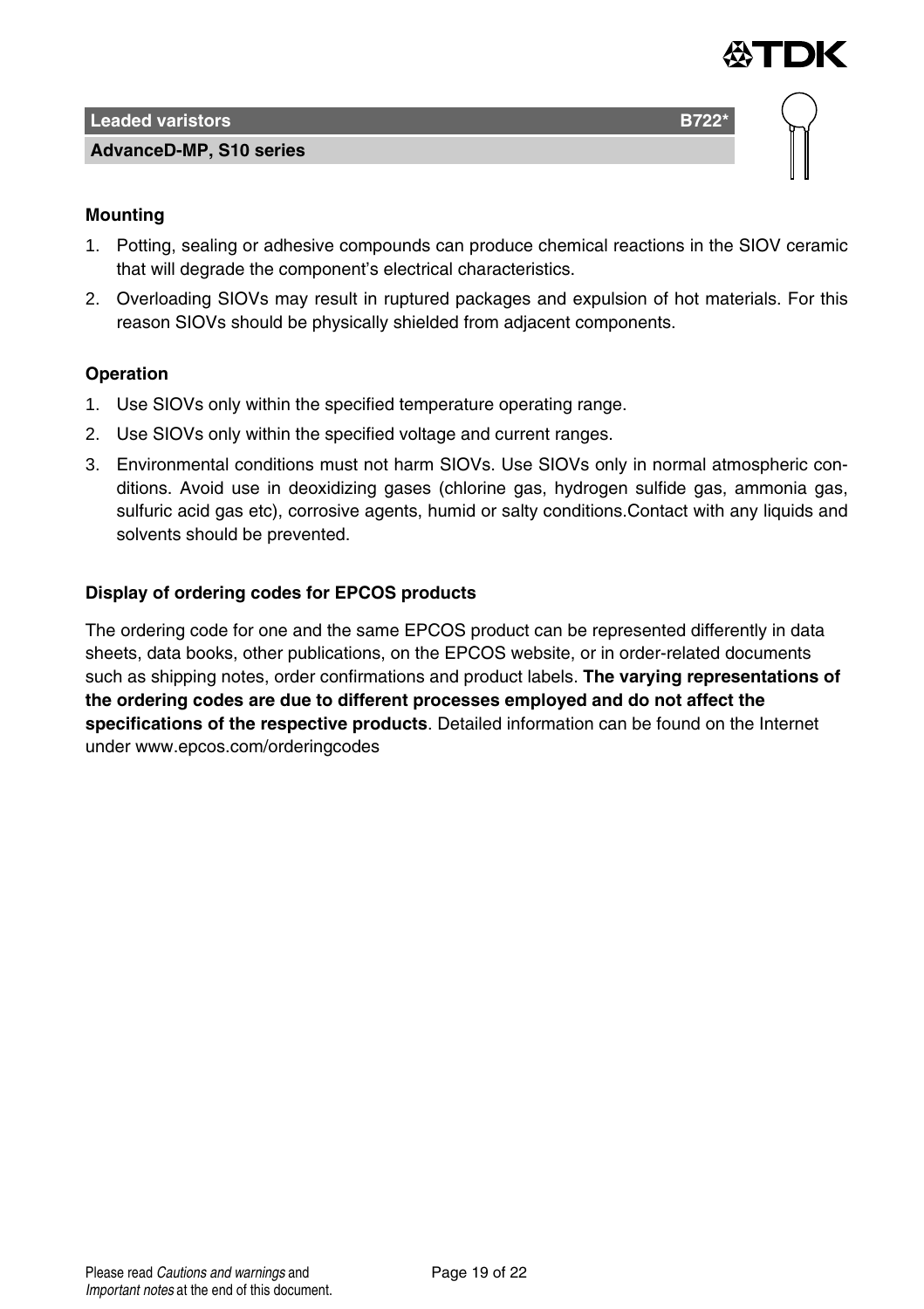



**Leaded varistors B722<sup>\*</sup> B722<sup>\*</sup>** 

**AdvanceD-MP, S10 series**

#### **Symbols and terms**

| Symbol                      | Term                                                                     |
|-----------------------------|--------------------------------------------------------------------------|
| C                           | Capacitance                                                              |
| $\mathbf{C}_{\text{typ}}$   | Typical capacitance                                                      |
|                             | Current                                                                  |
| $I_{c}$                     | Current at which $V_{c,max}$ is measured                                 |
| I <sub>leak</sub>           | Leakage current                                                          |
| $I_{\text{max}}$            | Maximum surge current (also termed peak current)                         |
| $I_{\text{max}}$            | Maximum discharge current                                                |
| $I_n$                       | Nominal discharge current to UL 1449                                     |
| LCT                         | Lower category temperature                                               |
| $L_{typ}$                   | Typical inductance                                                       |
| $\mathsf{P}_{\mathsf{max}}$ | Maximum average power dissipation                                        |
| $\mathsf{R}_{\mathsf{ins}}$ | Insulation resistance                                                    |
| $R_{\text{min}}$            | Minimum resistance                                                       |
| $T_{A}$                     | Ambient temperature                                                      |
| t,                          | Duration of equivalent rectangular wave                                  |
| UCT                         | Upper category temperature                                               |
| v                           | Voltage                                                                  |
| $V_{\text{clamp}}$          | Clamping voltage                                                         |
| $V_{c, max}$                | Maximum clamping voltage at specified current i <sub>c</sub>             |
| $V_{DC}$                    | DC operating voltage                                                     |
| $V_{\text{jump}}$           | Maximum jump start voltage                                               |
| $\mathbf{V}_{\text{max}}$   | Maximum voltage                                                          |
| $V_{\rm on}$                | Operating voltage                                                        |
| V <sub>RMS</sub>            | AC operating voltage, root-mean-square value                             |
| V <sub>RMS, op, max</sub>   | Root-mean-square value of max. DC operating voltage incl. ripple current |
| $V_{\text{surge}}$          | Super imposed surge voltage                                              |
| $V_{V}$                     | Varistor voltage                                                         |
| $\Delta V_{V}$              | Tolerance of varistor voltage                                            |
| $W_{\text{ID}}$             | Maximum load dump                                                        |
| $W_{\text{max}}$            | Maximum energy absorption                                                |
|                             |                                                                          |
| $\boxed{e}$                 | Lead spacing                                                             |

All dimensions are given in mm.

The commas used in numerical values denote decimal points.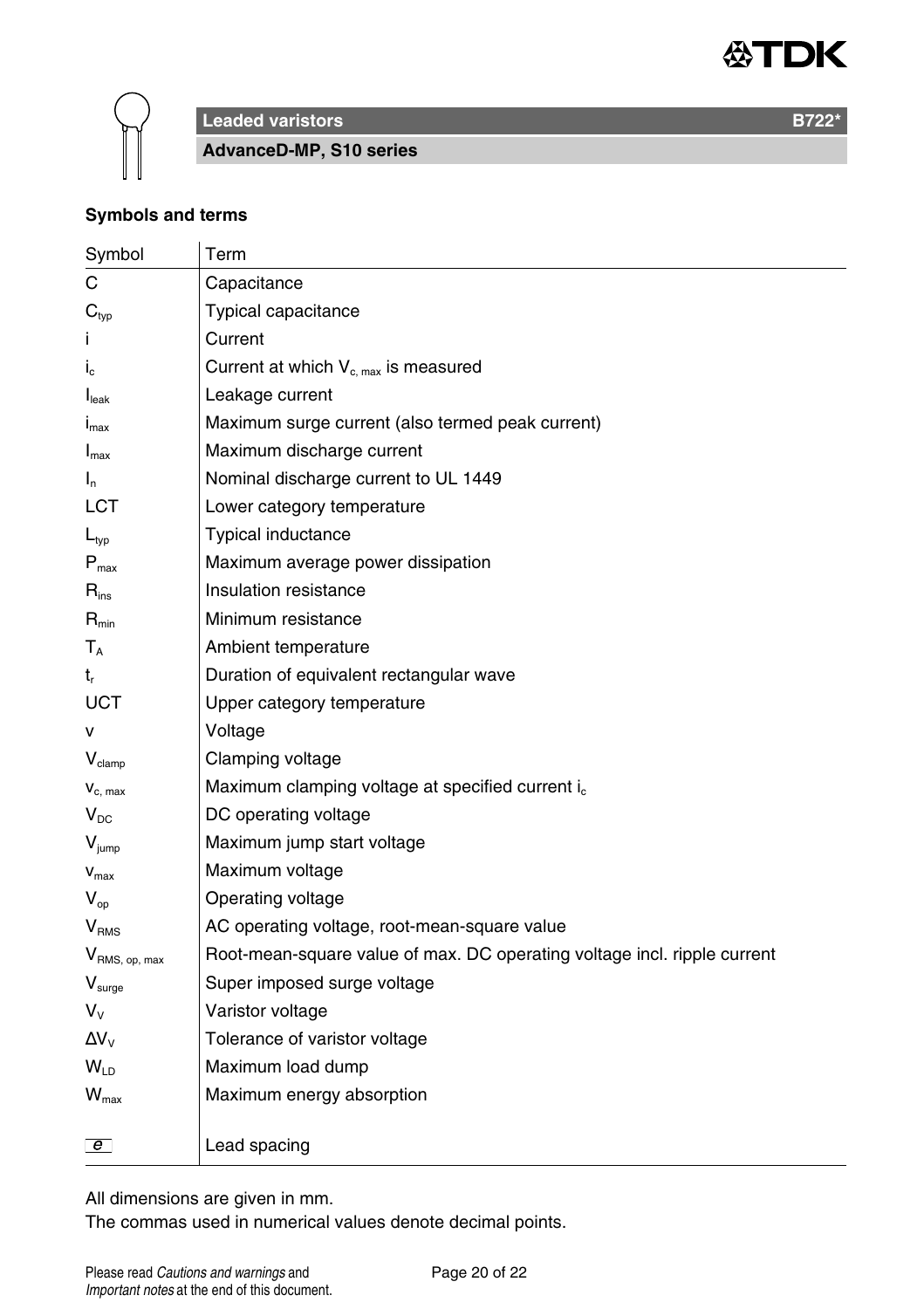

The following applies to all products named in this publication:

- 1. Some parts of this publication contain **statements about the suitability of our products for certain areas of application**. These statements are based on our knowledge of typical requirements that are often placed on our products in the areas of application concerned. We nevertheless expressly point out **that such statements cannot be regarded as binding statements about the suitability of our products for a particular customer application.** As a rule we are either unfamiliar with individual customer applications or less familiar with them than the customers themselves. For these reasons, it is always ultimately incumbent on the customer to check and decide whether a product with the properties described in the product specification is suitable for use in a particular customer application.
- 2. We also point out that **in individual cases, a malfunction of electronic components or failure before the end of their usual service life cannot be completely ruled out in the current state of the art, even if they are operated as specified.** In customer applications requiring a very high level of operational safety and especially in customer applications in which the malfunction or failure of an electronic component could endanger human life or health (e.g. in accident prevention or life-saving systems), it must therefore be ensured by means of suitable design of the customer application or other action taken by the customer (e.g. installation of protective circuitry or redundancy) that no injury or damage is sustained by third parties in the event of malfunction or failure of an electronic component.
- 3. **The warnings, cautions and product-specific notes must be observed.**
- 4. In order to satisfy certain technical requirements, **some of the products described in this publication may contain substances subject to restrictions in certain jurisdictions (e.g. because they are classed as hazardous)**. Useful information on this will be found in our Material Data Sheets on the Internet (www.tdk-electronics.tdk.com/material). Should you have any more detailed questions, please contact our sales offices.
- 5. We constantly strive to improve our products. Consequently, **the products described in this publication may change from time to time**. The same is true of the corresponding product specifications. Please check therefore to what extent product descriptions and specifications contained in this publication are still applicable before or when you place an order.

We also **reserve the right to discontinue production and delivery of products**. Consequently, we cannot guarantee that all products named in this publication will always be available. The aforementioned does not apply in the case of individual agreements deviating from the foregoing for customer-specific products.

- 6. Unless otherwise agreed in individual contracts, **all orders are subject to our General Terms and Conditions of Supply.**
- 7. **Our manufacturing sites serving the automotive business apply the IATF 16949 standard.** The IATF certifications confirm our compliance with requirements regarding the quality management system in the automotive industry. Referring to customer requirements and customer specific requirements ("CSR") TDK always has and will continue to have the policy of respecting individual agreements. Even if IATF 16949 may appear to support the acceptance of unilateral requirements, we hereby like to emphasize that **only requirements mutually agreed upon can and will be implemented in our Quality Management System.** For clarification purposes we like to point out that obligations from IATF 16949 shall only become legally binding if individually agreed upon.